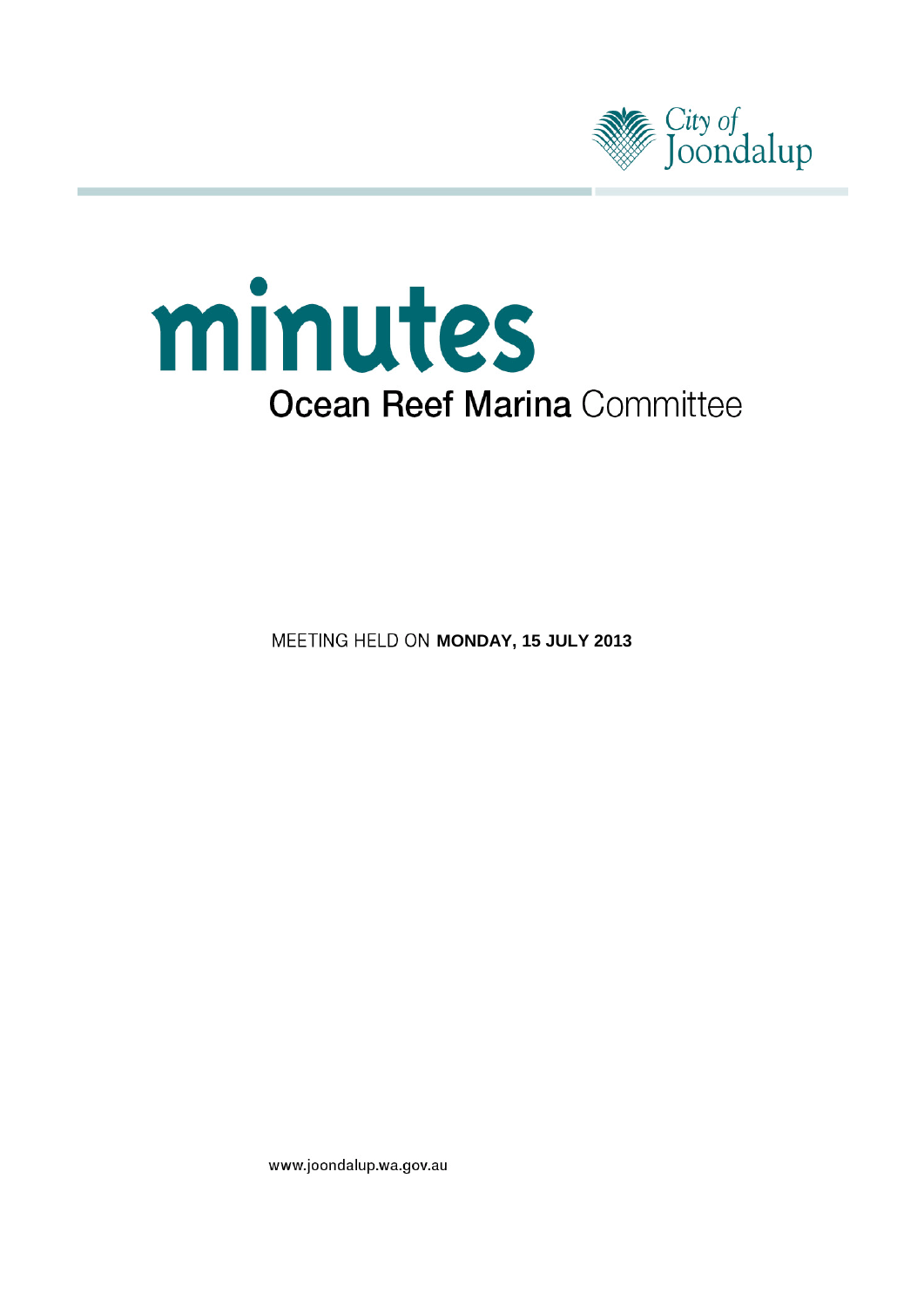# **TABLE OF CONTENTS**

| ltem No | Title                                                                          | Page No |
|---------|--------------------------------------------------------------------------------|---------|
|         | Declaration of Opening                                                         | 3       |
|         | Apologies/Leave of absence                                                     | 3       |
|         | <b>Confirmation of Minutes</b>                                                 | 4       |
|         | Announcements by the Presiding Member without<br>discussion                    | 4       |
|         | Declarations of Interest                                                       | 4       |
|         | Identification of matters for which the meeting may sit<br>behind closed doors | 5       |
|         | Petitions and deputations                                                      | 5       |
|         | Reports                                                                        | 6       |
| 1       | Ocean Reef Marina - Metropolitan Region Scheme<br>Amendment request - [04171B] | 6       |
| 2       | Ocean Reef Marina - Project Status Report - [04171B]                           | 14      |
|         | Motions for which previous notice has been given                               | 26      |
|         | <b>Requests for Reports for Future Consideration</b>                           | 26      |
|         | Closure                                                                        | 26      |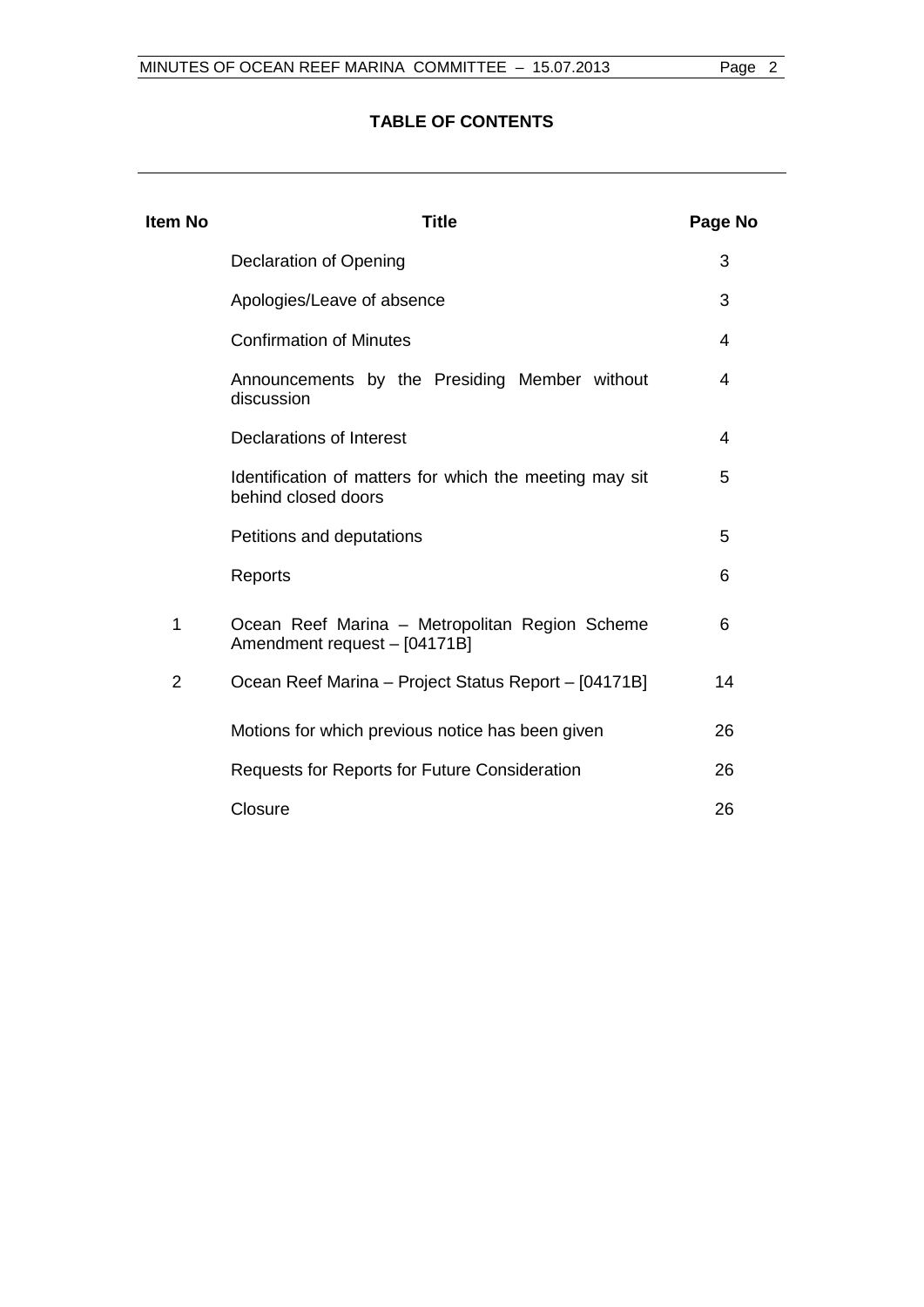# **CITY OF JOONDALUP**

## **MINUTES OF THE OCEAN REEF MARINA COMMITTEE MEETING HELD IN CONFERENCE ROOM 2, JOONDALUP CIVIC CENTRE, BOAS AVENUE, JOONDALUP ON MONDAY 15 JULY 2013.**

## **ATTENDANCE**

## **Committee Members:**

Mayor Troy Pickard *Presiding Member* Cr Geoff Amphlett, JP Cr John Chester Cr Russ Fishwick, JP Cr Christine Hamilton-Prime Cr Kerry Hollywood Cr Philippa Taylor *Deputy Presiding Member* Cr Sam Thomas

## **Observers:**

Cr Tom McLean, JP

## **Officers:**

| Mr Garry Hunt        | <b>Chief Executive Officer</b>              |
|----------------------|---------------------------------------------|
| Ms Dale Page         | Director Planning and Community Development |
| Mr Brad Sillence     | <b>Manager Governance</b>                   |
| Mr Blignault Olivier | <b>Manager City Projects</b>                |
| Mrs Genevieve Hunter | <b>Executive Project Officer</b>            |
| Mr John Byrne        | Governance Coordinator                      |
| Mrs Lesley Taylor    | Governance Officer                          |

#### **Guests:**

| Ms Karen Hyde   | <b>Taylor Burrell Barnett</b> |
|-----------------|-------------------------------|
| Ms Julia Morgan | Strategen                     |

### <span id="page-2-0"></span>**DECLARATION OF OPENING**

The Presiding Member declared the meeting open at 6.14pm.

## <span id="page-2-1"></span>**APOLOGIES/LEAVE OF ABSENCE**

#### **Leave of Absence previously approved**

| Cr John Chester   | 24 July to 30 July 2013 inclusive.     |
|-------------------|----------------------------------------|
| Cr Teresa Ritchie | 12 August to 16 August 2013 inclusive. |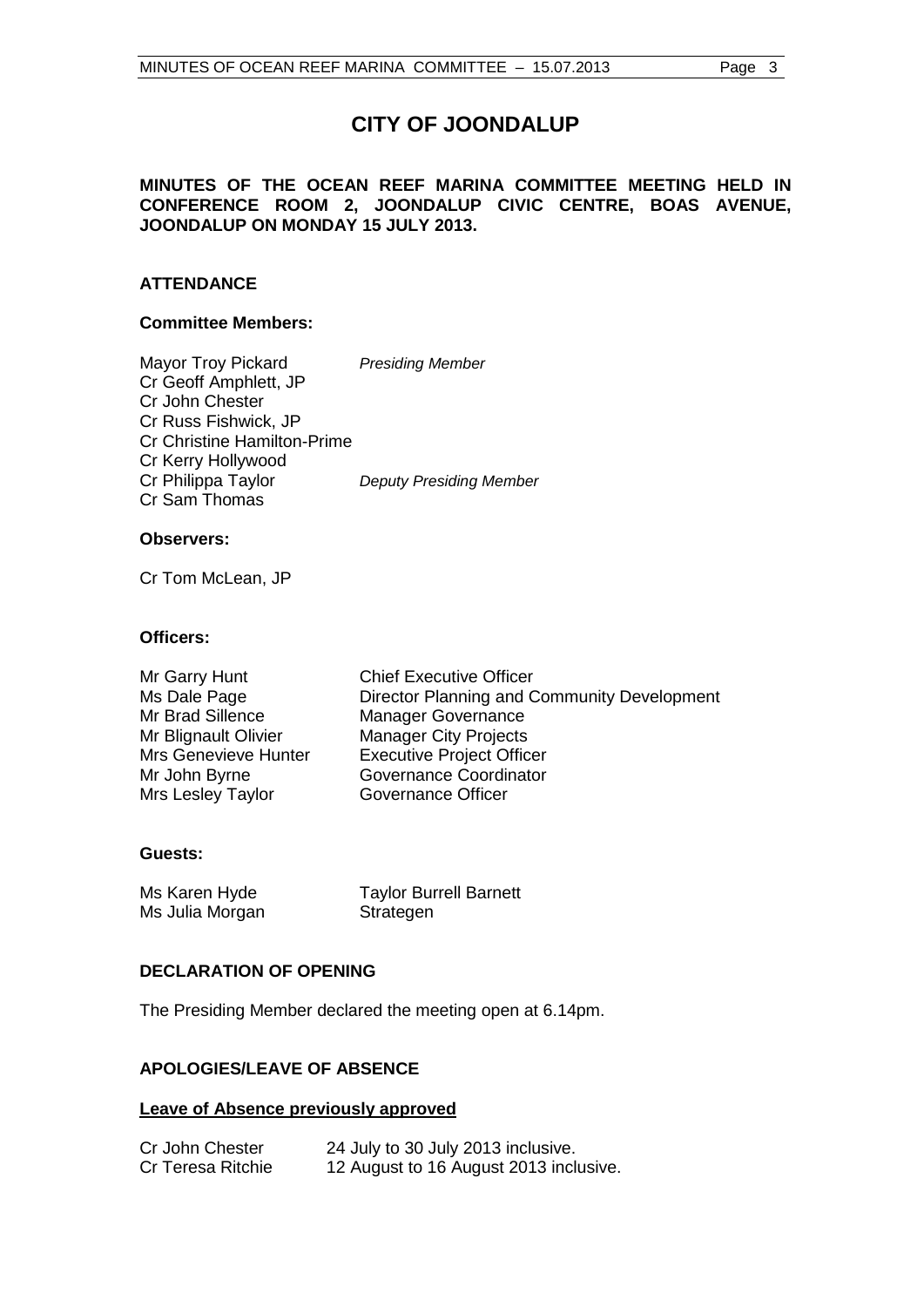## <span id="page-3-0"></span>**CONFIRMATION OF MINUTES**

## MINUTES OF THE OCEAN REEF MARINA COMMITTEE MEETING HELD ON 5 DECEMBER 2012

**MOVED Cr Fishwick, SECONDED Cr Hamilton-Prime that the minutes of the meeting of the Ocean Reef Marina Committee held on 5 December 2012 be confirmed as a true and correct record.**

#### **The Motion was Put and CARRIED (8/0)**

**In favour of the Motion:** Mayor Pickard, Crs Amphlett, Chester, Fishwick, Hamilton-Prime, Hollywood, Taylor and Thomas.

## <span id="page-3-1"></span>**ANNOUNCEMENTS BY THE PRESIDING MEMBER WITHOUT DISCUSSION**

Nil.

## <span id="page-3-2"></span>**DECLARATIONS OF INTEREST**

## **Disclosure of Financial Interest/Proximity Interest**

Nil.

## **Disclosure of interest affecting impartiality**

Elected Members (in accordance with Regulation 11 of the *Local Government [Rules of Conduct] Regulations 2007)* and employees (in accordance with the Code of Conduct) are required to declare any interest that may affect their impartiality in considering a matter. This declaration does not restrict any right to participate in or be present during the decision-making process. The Elected Member/employee is also encouraged to disclose the nature of the interest.

| <b>Name/Position</b>      | <b>Mayor Troy Pickard.</b>                                 |  |
|---------------------------|------------------------------------------------------------|--|
| <b>Item No./Subject</b>   | Item 1 – Ocean Reef Marina – Metropolitan Region Scheme    |  |
|                           | Amendment Request.                                         |  |
| <b>Nature of interest</b> | Interest that may affect impartiality.                     |  |
| <b>Extent of Interest</b> | Mayor Pickard is a patron of Whitford Volunteer Sea Rescue |  |
|                           | Group.                                                     |  |

| <b>Name/Position</b>      | <b>Cr Sam Thomas.</b>                                   |
|---------------------------|---------------------------------------------------------|
| <b>Item No./Subject</b>   | Item 1 – Ocean Reef Marina – Metropolitan Region Scheme |
|                           | <b>Amendment Request.</b>                               |
| <b>Nature of interest</b> | Interest that may affect impartiality.                  |
| <b>Extent of Interest</b> | Cr Thomas is a member of Whitford Volunteer Sea Rescue  |
|                           | Group.                                                  |

| <b>Name/Position</b>      | <b>Mayor Troy Pickard.</b>                                 |
|---------------------------|------------------------------------------------------------|
| <b>Item No./Subject</b>   | Item 2 - Ocean Reef Marina - Project Status Report.        |
| <b>Nature of interest</b> | Interest that may affect impartiality.                     |
| <b>Extent of Interest</b> | Mayor Pickard is a patron of Whitford Volunteer Sea Rescue |
|                           | Group.                                                     |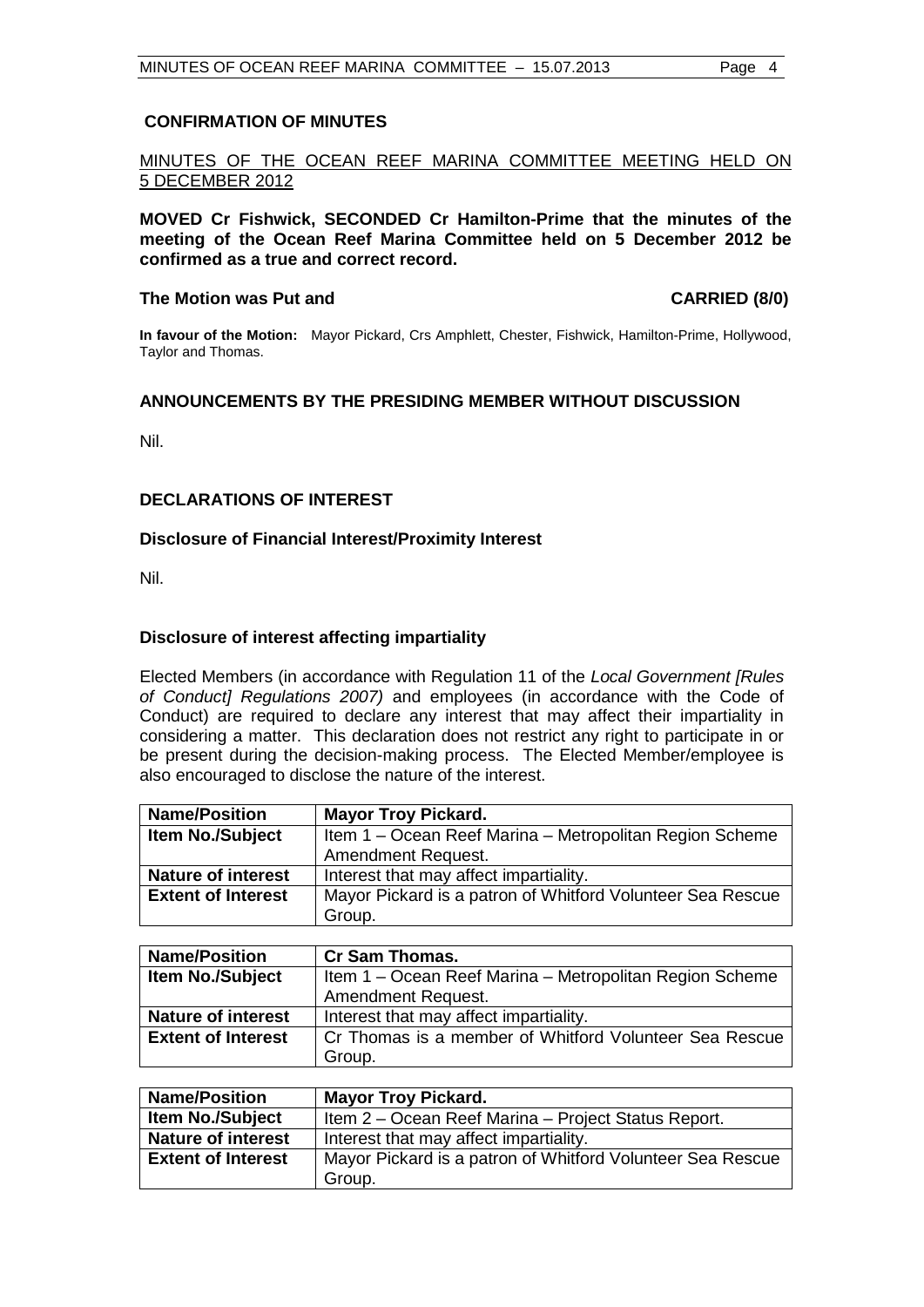| <b>Name/Position</b>      | <b>Cr Sam Thomas.</b>                                  |
|---------------------------|--------------------------------------------------------|
| <b>Item No./Subject</b>   | Item 2 – Ocean Reef Marina – Project Status Report.    |
| <b>Nature of interest</b> | Interest that may affect impartiality.                 |
| <b>Extent of Interest</b> | Cr Thomas is a member of Whitford Volunteer Sea Rescue |
|                           | Group.                                                 |

## <span id="page-4-0"></span>**IDENTIFICATION OF MATTERS FOR WHICH THE MEETING MAY SIT BEHIND CLOSED DOORS**

In accordance with Clause 76 of the City's *Standing Orders Local Law 2005*, this meeting was not open to the public.

## <span id="page-4-1"></span>**PETITIONS AND DEPUTATIONS**

Nil.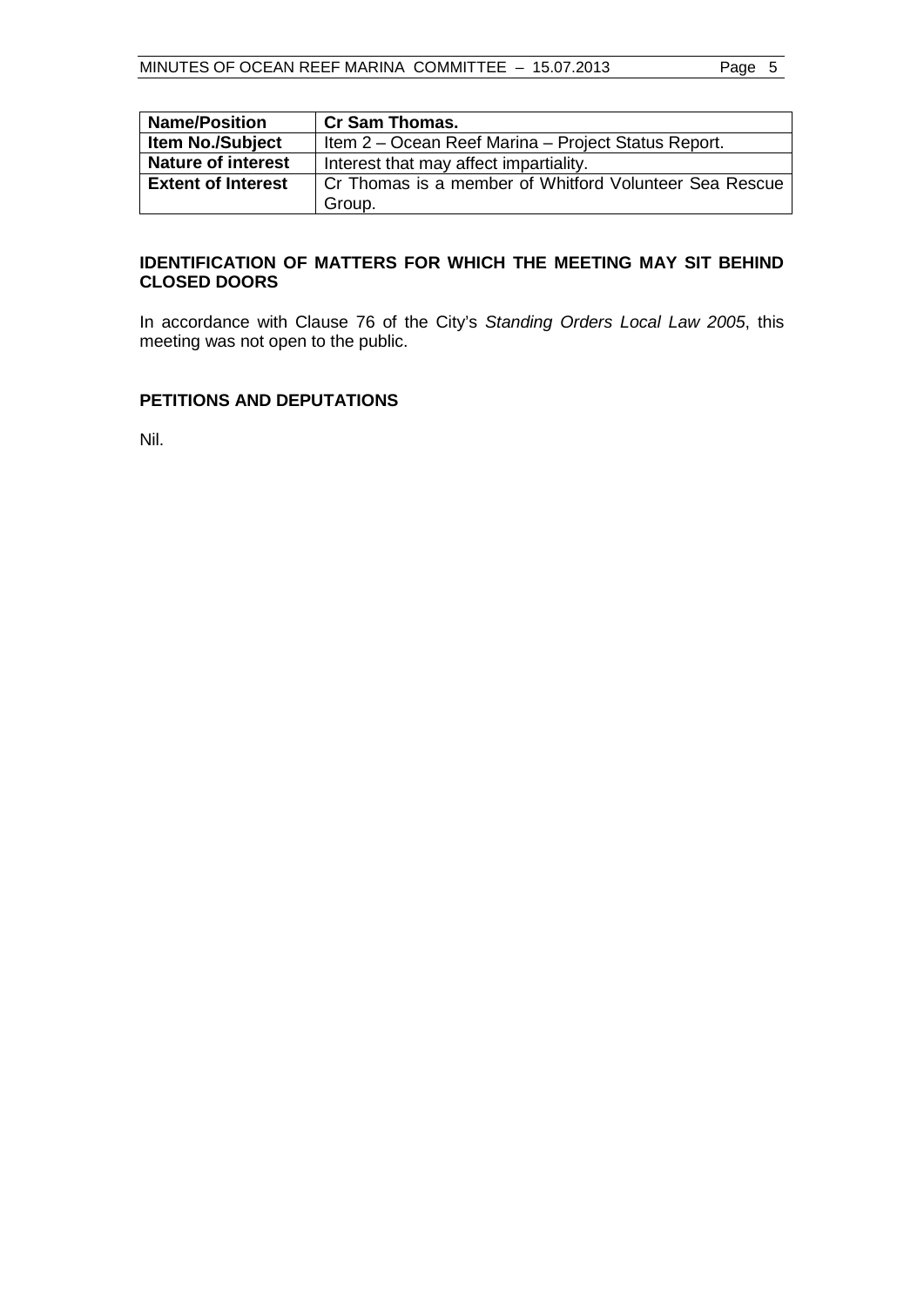## <span id="page-5-0"></span>**REPORTS**

## **Disclosures of interest affecting impartiality**

| <b>Name/Position</b>      | <b>Mayor Troy Pickard.</b>                                 |
|---------------------------|------------------------------------------------------------|
| <b>Item No./Subject</b>   | Item 1 – Ocean Reef Marina – Metropolitan Region Scheme    |
|                           | Amendment Request.                                         |
| <b>Nature of interest</b> | Interest that may affect impartiality.                     |
| <b>Extent of Interest</b> | Mayor Pickard is a patron of Whitford Volunteer Sea Rescue |
|                           | Group.                                                     |

| <b>Name/Position</b>      | <b>Cr Sam Thomas.</b>                                   |
|---------------------------|---------------------------------------------------------|
| <b>Item No./Subject</b>   | Item 1 – Ocean Reef Marina – Metropolitan Region Scheme |
|                           | Amendment Request.                                      |
| <b>Nature of interest</b> | Interest that may affect impartiality.                  |
| <b>Extent of Interest</b> | Cr Thomas is a member of Whitford Volunteer Sea Rescue  |
|                           | Group.                                                  |

# <span id="page-5-1"></span>**ITEM 1 OCEAN REEF MARINA – METROPOLITAN REGION SCHEME AMENDMENT REQUEST**

| <b>WARD</b>                           | North-Central                                   |                                                                                                                                                                                              |
|---------------------------------------|-------------------------------------------------|----------------------------------------------------------------------------------------------------------------------------------------------------------------------------------------------|
| <b>RESPONSIBLE</b><br><b>DIRECTOR</b> | Mr Garry Hunt<br><b>Chief Executive Officer</b> |                                                                                                                                                                                              |
| <b>FILE NUMBER</b>                    | 04171B, 101515                                  |                                                                                                                                                                                              |
| <b>ATTACHMENTS</b>                    | Attachment 1                                    | Ocean Reef Marina:<br><b>MRS</b><br><b>Amendment Request</b>                                                                                                                                 |
|                                       | Attachment 2                                    | Amendment<br>MRS<br>Request<br>Process                                                                                                                                                       |
|                                       | Attachment 3                                    | Environmental and<br>Planning<br>Approvals Strategy - Timeline                                                                                                                               |
|                                       | (Please Note:<br>electronically)                | Attachment 1 is only available                                                                                                                                                               |
| <b>AUTHORITY / DISCRETION</b>         | and                                             | Executive - The substantial direction setting and<br>oversight role of Council, such as adopting plans<br>reports, accepting tenders, directing<br>operations, setting and amending budgets. |

## **PURPOSE**

For Council to consider the Ocean Reef Marina Metropolitan Region Scheme (MRS) Amendment Request report.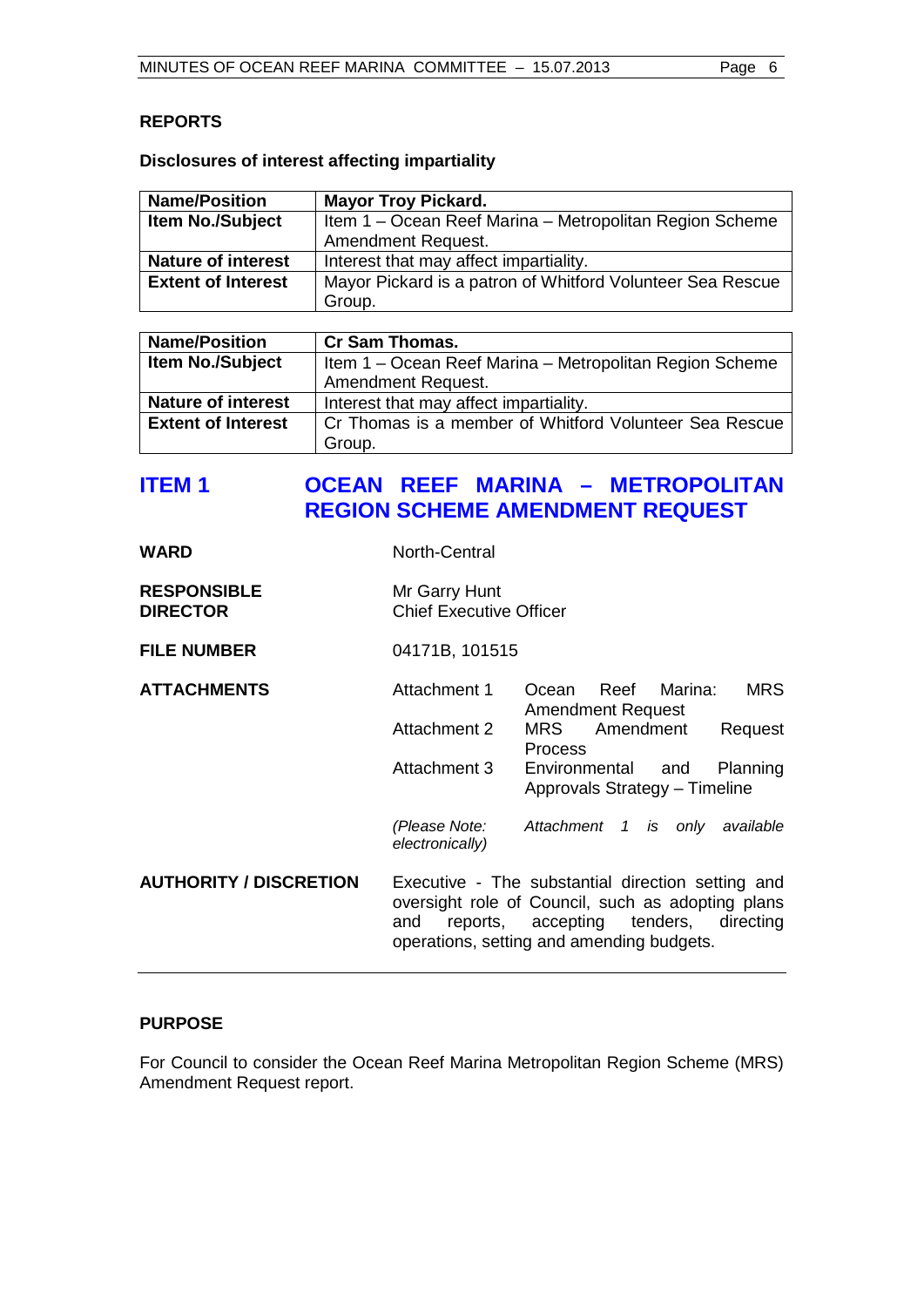## **EXECUTIVE SUMMARY**

Glossary of Terms

| <b>DER</b><br>DoL.<br><b>DoP</b> | Department of Environment Regulation.<br>Department of Lands.<br>Department of Planning. |
|----------------------------------|------------------------------------------------------------------------------------------|
| <b>DPS</b>                       | District Planning Scheme No. 2.                                                          |
| <b>DSEWPC</b>                    | Department of Sustainability, Environment, Water, Population and                         |
|                                  | Communities (Cwlth).                                                                     |
| EPA                              | Environmental Protection Authority.                                                      |
| EP Act                           | <b>Environmental Protection Act 1986.</b>                                                |
| <b>EPBC</b>                      | Environmental Protection and Biodiversity Conservation Act 1999<br>(Cwlth).              |
| <b>MRS</b>                       | Metropolitan Region Scheme.                                                              |
| <b>MOU</b>                       | The Ocean Reef Marina Memorandum of Understanding between the                            |
|                                  | City and State Government (formally signed February 2012).                               |
| <b>OEPA</b>                      | Office of the Environmental Protection Authority.                                        |
| <b>WAPC</b>                      | Western Australian Planning Commission.                                                  |

At its meeting held on 11 December 2012 (CJ286-12/12 refers) Council agreed, in part to:

*"1 ENDORSE an integrated Environmental and Planning Approvals Strategy for the Ocean Reef Marina development and the preparation of a request for a major MRS amendment and corresponding Section 48A Environmental Protection Act 1986 assessment."*

To facilitate the above, extensive consultation and liaison occurred with the following State Government departments and agencies:

- WA Planning Commission (WAPC).
- Department of Environment Regulation (DER formerly Department of Environment and Conservation).
- Office of the Environmental Protection Authority (OEPA).
- Water Corporation.
- Department of Fisheries (DoF).
- Department of Transport (DoT).
- Department of Lands (DoL formerly Department of Regional Development and Lands).

Through its role as lead agency for the project, advice from the Department of Planning (DoP) was integral to the preparation of the MRS amendment request report (Attachment 1 refers).

Details of the activities undertaken to support the MRS amendment request and to progress the development of a Local Structure Plan are provided in the report to the Ocean Reef Marina Committee titled *Ocean Reef Marina: Project Status Report.*

The MRS amendment request is for the rezoning and rationalisation of 76.502ha in Ocean Reef from 'Parks and Recreation, Waterways and Public Purpose' to 'Urban, additional Waterways zones and new Parks and Recreation Reserve Lands'. The amendment also includes a proposal to exclude a parcel of water from the Marmion Marine Park.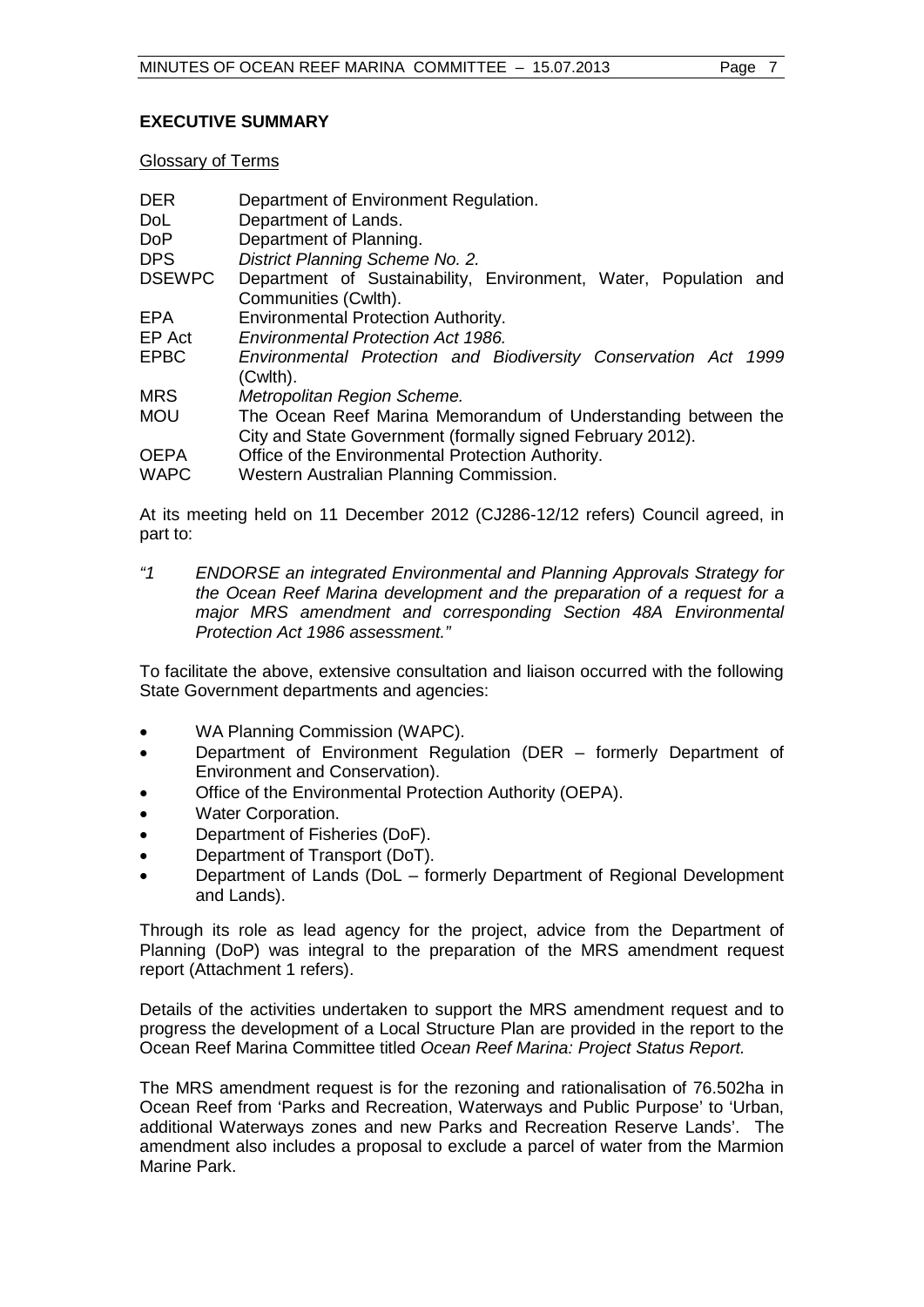Based on existing knowledge and experience derived from similar marina-type developments, an MRS amendment program has been prepared (Attachment 2 refers). It should be noted that the timelines and milestones highlighted are dependent on the determinations of both the WAPC and the EPA.

The MRS amendment request report will be submitted to the WAPC for consideration and, if successful, will enable the development of the Ocean Reef Marina.

It is not a legal requirement for the Chief Executive Officer to submit the MRS amendment request to Council for endorsement. However, in view of the complexity and extensive community interest in the project, it is considered appropriate that Council formally endorse the submission of the MRS Amendment to the WAPC.

*It is therefore recommended that Council:*

- *1 NOTES the Metropolitan Region Scheme amendment request report;*
- *2 NOTES the Metropolitan Region Scheme amendment process and the Environmental and Planning Approvals Strategy Timeline provided as Attachments 2 and 3 to this Report;*
- *3 REQUESTS the Chief Executive Officer to submit the Metropolitan Region Scheme amendment request, provided as Attachment 1 to this report to the Western Australian Planning Commission for consideration.*

## **BACKGROUND**

In August 2011 the City commissioned consultants Taylor Burrell Barnett in collaboration with environmental consultants Strategen to formulate an environmental and planning approvals strategy for the Ocean Reef Marina.

The resultant strategy, formulated with input, advice and opinion from the DEC, DoP and OEPA, recommended that the EPA be approached with a request to provide strategic advice on the development pursuant to Section 16 of the *Environmental Protection Act 1986* (EP Act). It was proposed that this process would enable the City to receive upfront advice on the likely environmental acceptability of the project and the management of the key environmental issues.

At its meeting held on 11 October 2011 (C52-10/11 refers) Council endorsed obtaining strategic advice from the EPA via a Section 16 EP Act submission and noted the actions to be taken to obtain this advice.

Through discussions with the various agencies, it became more apparent that a Section 38 and/or 48A environmental assessment process may be more appropriate because the adjustment to the marine park boundary (if required) to accommodate the development should occur as part of an overall MRS amendment process. This ensures that the merits of the project, adjustments, offsets, sustainability and access issues are considered holistically. Impact upon and adjustment to the marine park should be considered in light of the overall project rather than in isolation as a single issue. As a major amendment to the MRS, the project would go before both Houses of Parliament and the project benefits and disbenefits weighed against each other.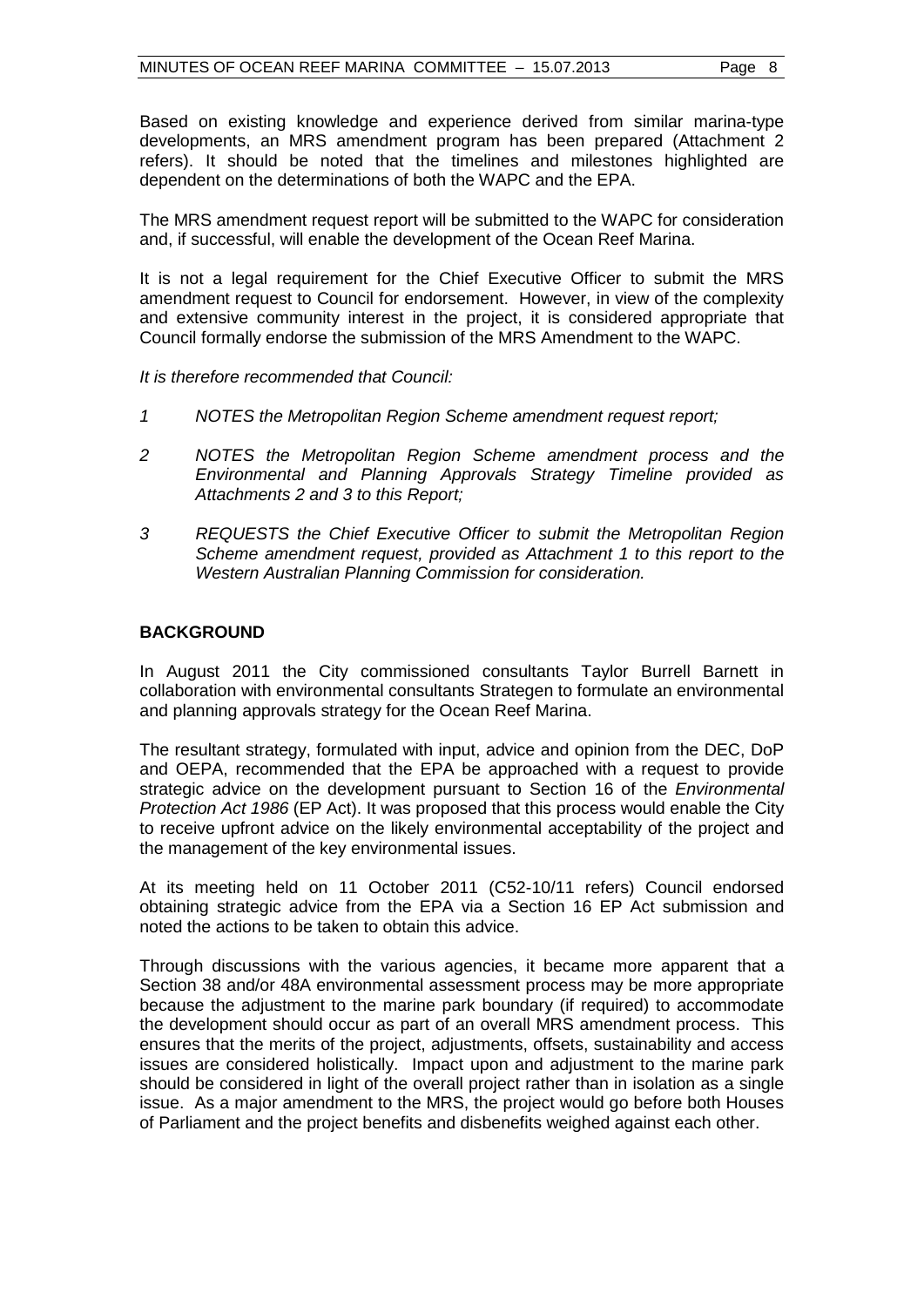At its meeting held on 11 December 2012 (CJ286-12/12), it was agreed, in part, that:

"*1 Council ENDORSES an integrated Environmental and Planning Approvals Strategy for the Ocean Reef Marina development and the preparation of a required for a Major MRS Amendment and corresponding Section 48A*  Environmental Protection Act 1986 *assessment."*

## **DETAILS**

The Ocean Reef Marina MRS amendment request report (Attachment 1 refers) constitutes a request to the WAPC for the initiation of an amendment to the MRS boundary to enable the development of the Ocean Reef Marina. The report is supported by Concept Plan 7.2, technical information and detailed studies on the environment, water quality, landscape, traffic and transport.

The purpose of the amendment is to rezone and rationalise 76.502 hectares in Ocean Reef from 'Parks and Recreation, (including some Bush Forever), Waterways and Public Purpose' to 'Urban and additional Waterways zones and new Parks and Recreation Reserved Lands'. The amendment also includes a proposal to exclude a parcel of water from the Marmion Marine Park.

The amendment is consistent with a Memorandum of Understanding (MOU) which the City signed with the State Government which recognises the importance of the Ocean Reef Marina. In accordance with the MOU, the City will prepare a Local Structure Plan, to be adopted under Part 9 of the City's *District Planning Scheme No. 2.* The Local Structure Plan will provide additional detail on the concept plan to guide future development.

The proposed amendment represents a logical advancement in the planning for the land, which responds to the changing context of the site, while at the same time providing for the enhanced protection of sensitive environmental features on and adjacent to the Ocean Reef marina site.

The MRS amendment request report proposes that:

- the land is suitable and capable of being developed for an urban use
- there are no impediments to the development of the land for an urban purpose
- additional community-based parks and recreation would allow greater access and enjoyment of the coast
- the need for boating and marine facilities in the City has been identified over some decades
- the Ocean Reef Marina has been designed to recognise the key environmental and landscape attributes of the location.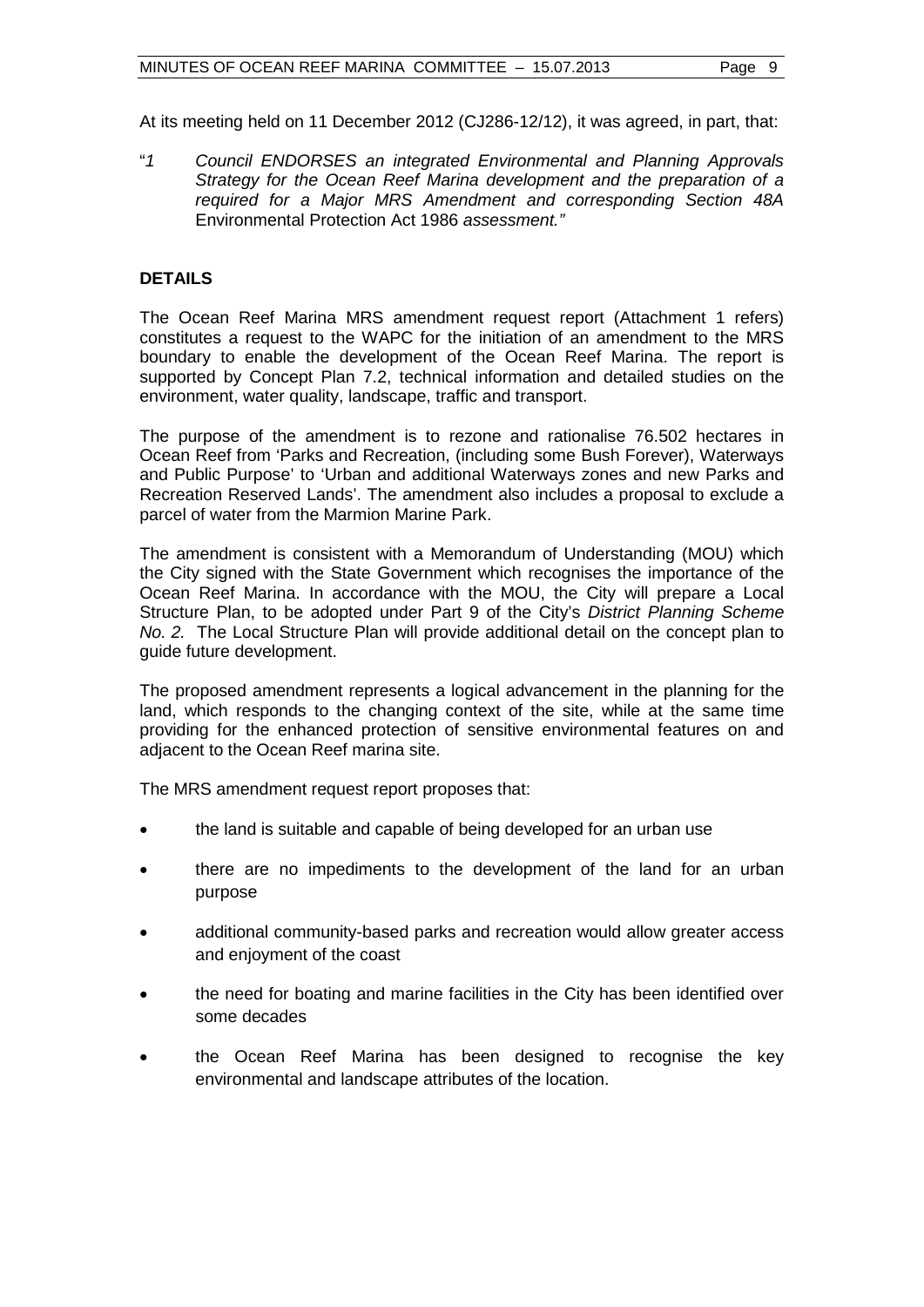The City is requesting that a minor MRS amendment be initiated in accordance with the *Planning and Development Act 2005* (PD Act). While it is procedurally correct for the submission to request a minor MRS Amendment, WAPC will make a determination on how the amendment will be processed (either minor or major) based on the relevant criteria.

It should be noted, that a minor amendment does not signify the project is unimportant or insignificant. Other large capital investment projects have been considered to be minor MRS amendments, for example 70ha of land in Wellard from 'Rural' to 'Urban Deferred' and 80ha of land at Wangara from 'Rural' to 'Industrial'.

The PD Act provides no guidance to the WAPC and the difference between major and minor amendments is essentially a matter of the degree of impact on the region as a whole.

WAPC *Development Control Policy 1.9 Amendment to Region Schemes, March 2010*, sets out criteria the WAPC takes into account including, present use, impact of future use, history of proposal, area of land involved, future needs, number of land owners involved, consistency with strategic planning and complexity of the proposal.

The MRS amendment may trigger an amendment to the current Marmion Marine Park boundary which requires administration through Parliament. It is anticipated that Marmion Marine Park will be reviewed as part of an upcoming State Government review process. Both the Marmion Marine Park boundary change and an MRS amendment could be administered under a parallel arrangement.

The City is requesting that the MRS amendment be facilitated via Section 48A of the EP Act to allow for consideration of social, economic and environmental factors in a holistic planning and environmental assessment, where environmental elements are considered in a regional planning context rather than as isolated issues. This determination will be made by the OEPA.

The request also seeks that the WAPC act in its lead agency role to facilitate a smooth passage through the process and for the amendment to be recommended for assessment under section 48A of the EP Act.

A program has been prepared, based on the MRS amendment and section 48A assessment processes (including timelines and milestones) (Attachments 2 and 3 refer).

The process undertaken to prepare the MRS amendment request, including the consultation with the relevant agencies, is in line with that carried out for similar marina type developments in recent years. Given the complexity and nature of the issues surrounding obtaining approvals for the development, it should be noted that the timelines provided are subject to the vagaries of the process.

#### **Issues and options considered**

It should be noted that although the preferred approach is through a Section 48A environmental assessment approach, the ultimate decision will be made by the OEPA once the proposal is referred by the WAPC, following lodgement of the MRS amendment request by the City. Should the OEPA disagree and select a Section 38 assessment approach instead, all documentation provided for the Section 48A would be completely transferable.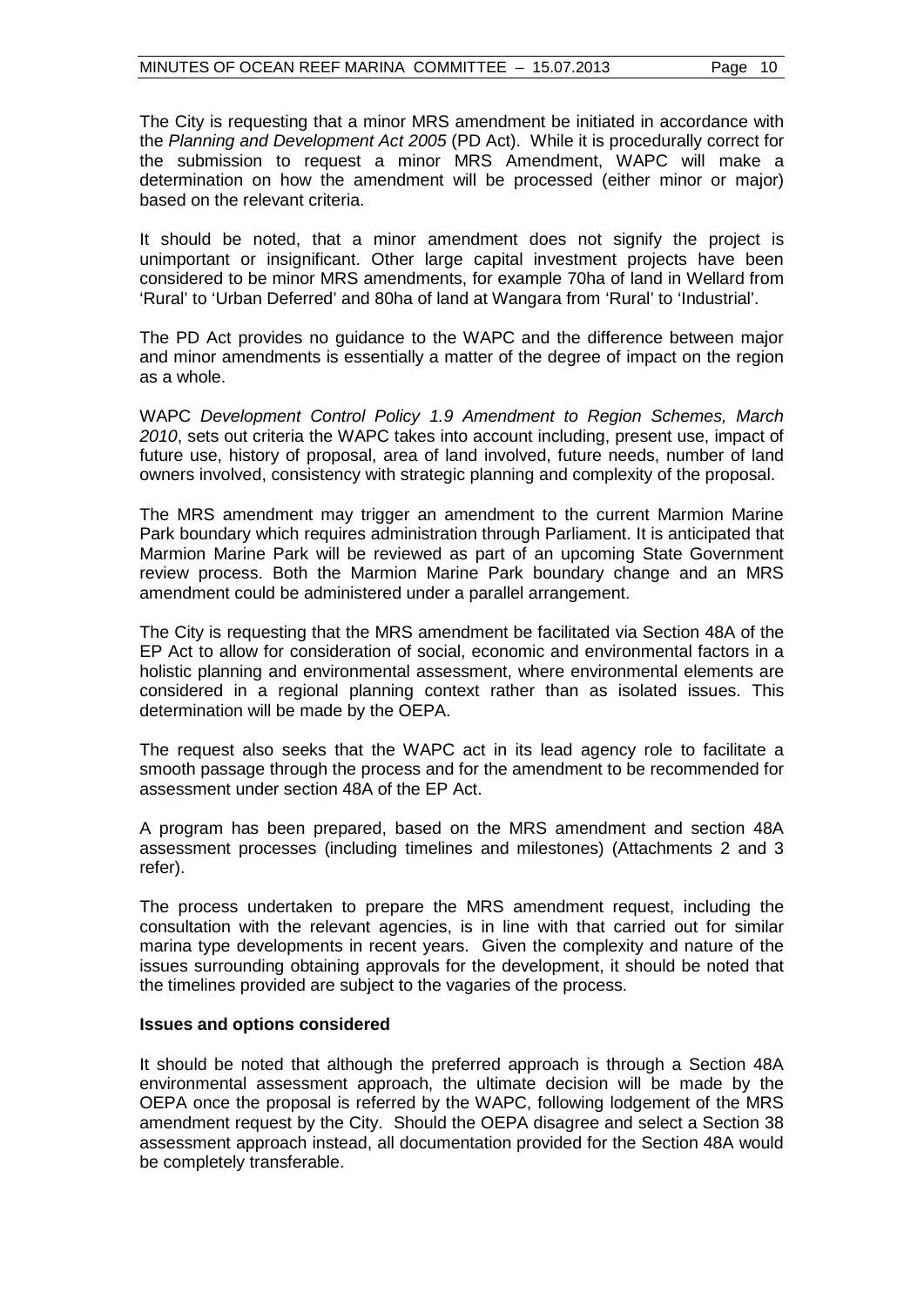## **Legislation / Strategic Community Plan / policy implications**

| Legislation | The City is governed by the requirements of the   |  |  |      |
|-------------|---------------------------------------------------|--|--|------|
|             | Local Government Act 1995 in relation to dealings |  |  |      |
|             | involving commercial undertakings and             |  |  | land |
|             | development.                                      |  |  |      |

Other applicable legislation includes:

- *Planning and Development Act 2005*
- *Environmental Protection Act 1986*
- *Environmental Protection, Biodiversity and Conservation Act 1999.*

## **Strategic Community Plan**

| Key theme                   | Economic prosperity, vibrancy and growth.                                                                                                                                                          |
|-----------------------------|----------------------------------------------------------------------------------------------------------------------------------------------------------------------------------------------------|
| <b>Objective</b>            | Destination City.                                                                                                                                                                                  |
| <b>Strategic initiative</b> | Facilitate the establishment of major tourism<br>$\bullet$<br>infrastructure.<br>Encourage diverse accommodation options.<br>$\bullet$                                                             |
| <b>Policy</b>               | Recognition that the project will conform to the City's<br>governance framework and is aligned with the<br>Project Philosophy and Parameters Report as<br>endorsed by Council (JSC5-05/09 refers). |

## **Risk management considerations**

As previously advised environmental assessment of the Ocean Reef Marina, either via Section 48A or Section 38 of the EP Act will be determined by the OEPA. The activities undertaken to date are relevant and appropriate to either process.

Notwithstanding the considerable amount of work undertaken to ensure the relevant approvals are obtained, the conditions of approval may require modifications to the concept plan. The priority actions in engaging with the relevant departments and agencies were to:

- obtain comment on the concept plan and to identify potential issues that would require further investigation or mitigation strategies
- seek in principle support for the approvals strategy proposed by the City
- develop relationships enabling the City to work closely with these departments and agencies in progressing the project through the approvals process and beyond.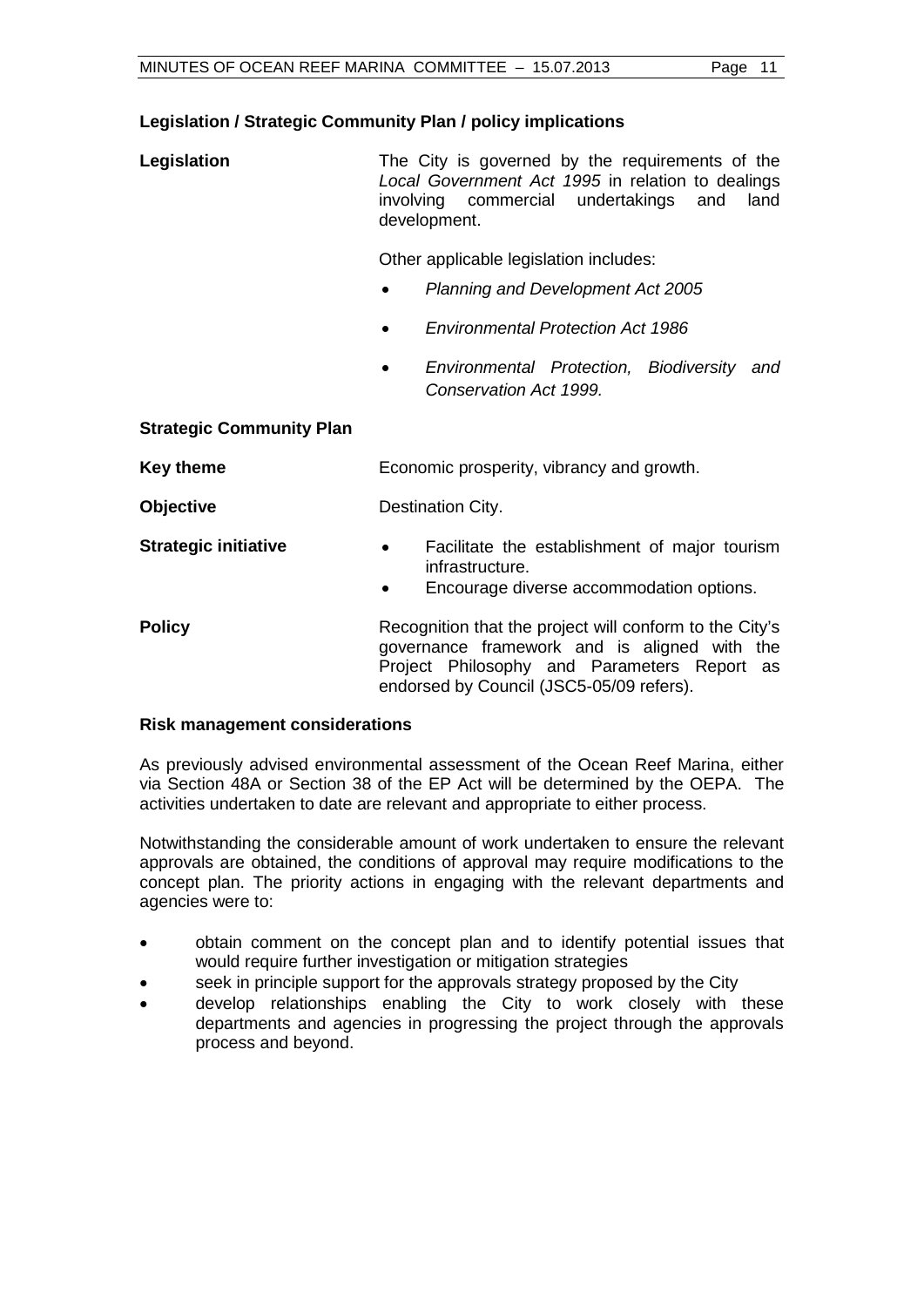## **Financial/budget implications**

| Account no.          | C <sub>1001</sub>   |
|----------------------|---------------------|
| <b>Budget Item</b>   | Ocean Reef Marina   |
| <b>Budget amount</b> | \$862,045 (2012-13) |
| Amount spent to date | \$376,393           |
| <b>Proposed cost</b> | \$ N/A              |
| <b>Balance</b>       | \$485,651           |

All amounts quoted in this report are exclusive of GST.

The 2013-14 budget allocates an amount of \$922,338 (excluding carry forwards from 2012-13) to progress the Ocean Reef Marina development. The budgeted amount includes provision for undertaking detailed studies to support the environmental assessment process and to progress the development of a Structure Plan and Business Case(s) for the development.

## **Regional significance**

The development of the Ocean Reef Marina will become a significant tourist / visitor destination and a key focal point within the northern Perth corridor.

#### **Sustainability implications**

Progression of the structure planning process will facilitate a number of studies / reports that address key issues pertaining to sustainability such as economic feasibility and environmental sustainability. The undertaking of these studies is aligned with the Project Philosophy and Parameters Report as endorsed by Council (JSC5-05/09 refers).

#### **Consultation**

Extensive consultation was undertaken with State and Commonwealth Government departments and agencies as well as the City's consultants.

#### **COMMENT**

The submission of the MRS amendment request represents a major milestone for the Ocean Reef Marina project. Given the recent attention the development has received through the State Government and media, it is considered opportune that the request is submitted to the WAPC.

The MRS amendment request will test the philosophy and intent of the MOU and enable the relevant departments and agencies to take an active role in progressing the project. It will also trigger discussions regarding the ultimate development proponent as well as potential partnership arrangements.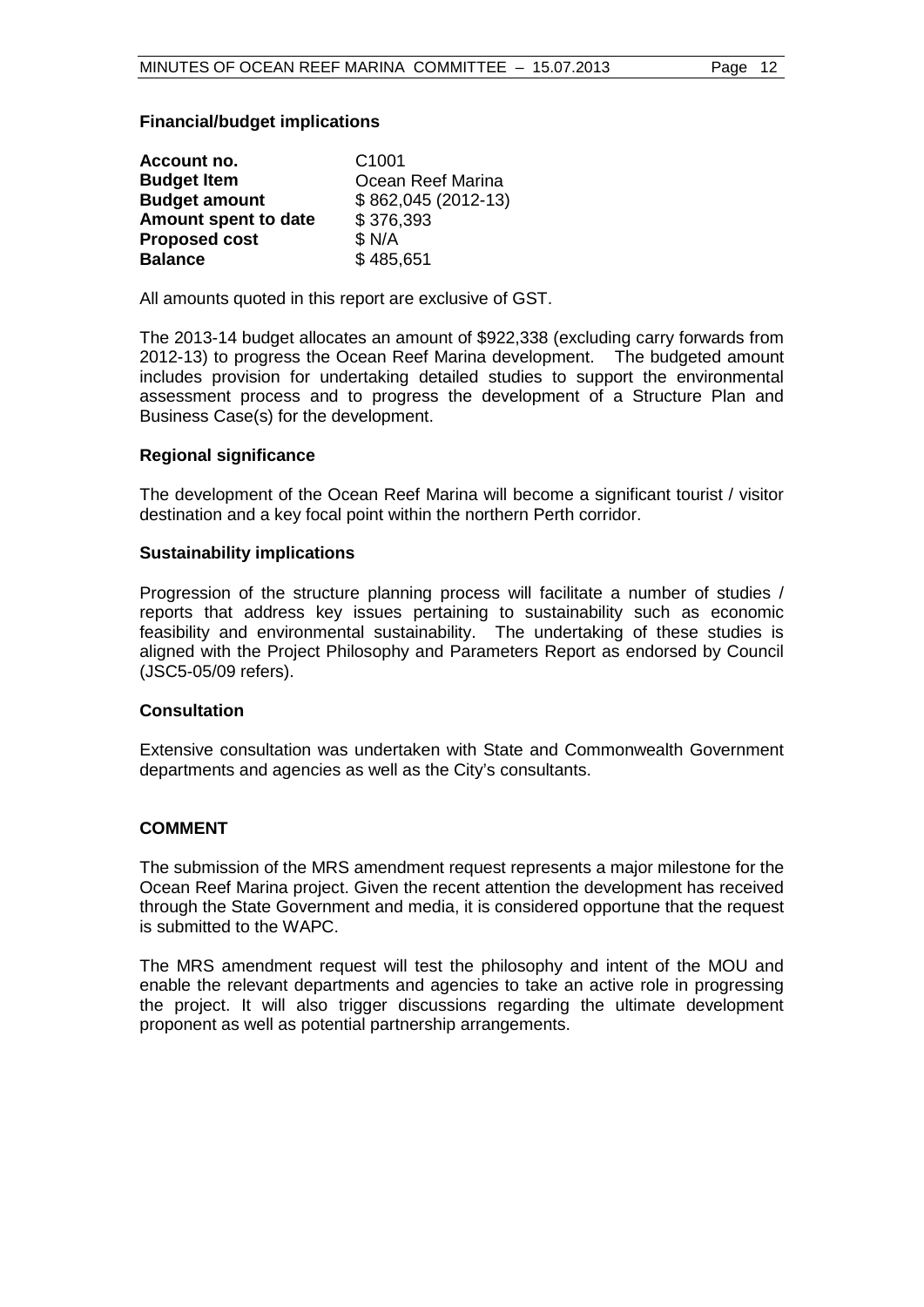## **VOTING REQUIREMENTS**

Simple Majority.

## **MOVED Cr Hamilton-Prime, SECONDED Cr Amphlett that Council:**

- **1 NOTES the Metropolitan Region Scheme amendment request report;**
- **2 NOTES the Metropolitan Region Scheme amendment process and the Environmental and Planning Approvals Strategy Timeline provided as Attachments 2 and 3 to this Report;**
- **3 REQUESTS the Chief Executive Officer to submit the Metropolitan Region Scheme amendment request, provided as Attachment 1 to this Report to the Western Australian Planning Commission for consideration.**

## The Motion was Put and **CARRIED** (8/0)

**In favour of the Motion**: Mayor Pickard, Crs Amphlett, Chester, Fishwick, Hamilton-Prime, Hollywood, Taylor and Thomas.

*Appendix 1 refers*

*[To access this attachment on electronic document, click here:](http://www.joondalup.wa.gov.au/files/committees/ORDC/2013/Attach1agnORM150713.pdf) Attach1agnORM150713.pdf*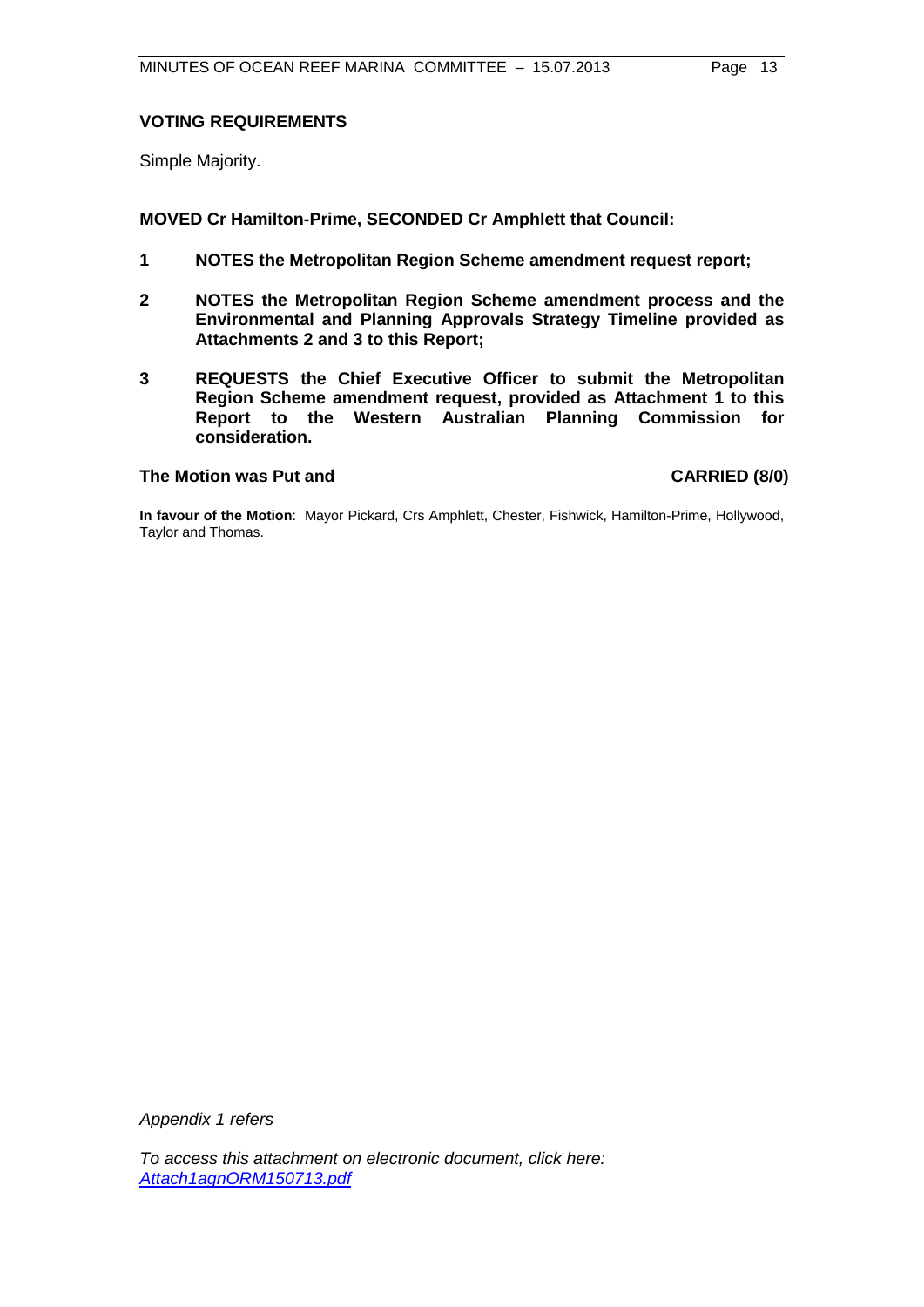# **Disclosures of interest affecting impartiality**

| <b>Name/Position</b>      | <b>Mayor Troy Pickard.</b>                                 |
|---------------------------|------------------------------------------------------------|
| <b>Item No./Subject</b>   | Item 2 – Ocean Reef Marina – Project Status Report.        |
| <b>Nature of interest</b> | Interest that may affect impartiality.                     |
| <b>Extent of Interest</b> | Mayor Pickard is a patron of Whitford Volunteer Sea Rescue |
|                           | Group.                                                     |

| <b>Name/Position</b>      | <b>Cr Sam Thomas.</b>                                  |
|---------------------------|--------------------------------------------------------|
| <b>Item No./Subject</b>   | Item 2 – Ocean Reef Marina – Project Status Report.    |
| <b>Nature of interest</b> | Interest that may affect impartiality.                 |
| <b>Extent of Interest</b> | Cr Thomas is a member of Whitford Volunteer Sea Rescue |
|                           | Group.                                                 |

# <span id="page-13-0"></span>**ITEM 2 OCEAN REEF MARINA - PROJECT STATUS REPORT**

| <b>WARD</b>                           | North-Central                                                                                                                                          |                  |      |        |         |
|---------------------------------------|--------------------------------------------------------------------------------------------------------------------------------------------------------|------------------|------|--------|---------|
| <b>RESPONSIBLE</b><br><b>DIRECTOR</b> | Mr Garry Hunt<br><b>Chief Executive Officer</b>                                                                                                        |                  |      |        |         |
| <b>FILE NUMBER</b>                    | 04171B, 101515                                                                                                                                         |                  |      |        |         |
| <b>ATTACHMENTS</b>                    | Attachment 1                                                                                                                                           | Ocean<br>Program | Reef | Marina | Project |
| <b>AUTHORITY / DISCRETION</b>         | Information - includes items provided to Council for<br>information purposes only that do not require a<br>decision of Council (that is for 'noting'). |                  |      |        |         |

## **PURPOSE**

For the Ocean Reef Marina Committee to note the information provided on the tasks undertaken to progress the Ocean Reef marina project.

## **EXECUTIVE SUMMARY**

## Glossary of Terms

| <b>DPaW</b>   | Department of Parks and Wildlife (formerly Department of<br>Environment and Conservation). |
|---------------|--------------------------------------------------------------------------------------------|
| DoL           | Department of Lands (formerly Department of Regional Development<br>and Lands).            |
| <b>DoP</b>    | Department of Planning.                                                                    |
| <b>SEWPC</b>  | Department of Sustainability, Environment, Water, Population and<br>Communities (Cwlth).   |
| EPA<br>EP Act | <b>Environmental Protection Authority.</b><br><b>Environmental Protection Act 1986.</b>    |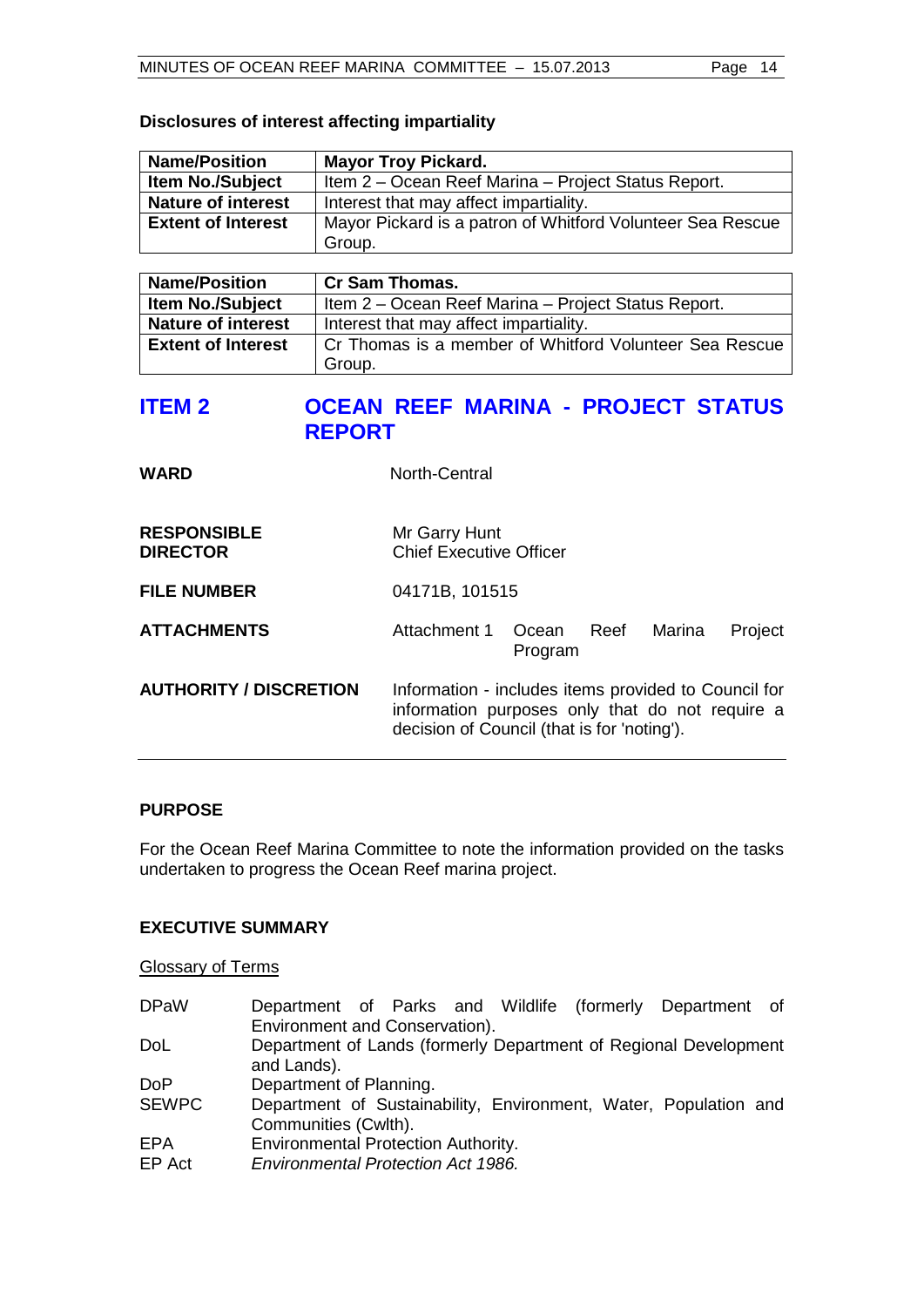- EPBC *Environmental Protection and Biodiversity Conservation Act 1999* (Cwlth).
- MRS *Metropolitan Region Scheme*.
- The Ocean Reef Marina Memorandum of Understanding between the City and State Government (formally signed February 2012).
- OEPA Office of the Environmental Protection Authority.
- WAPC Western Australian Planning Commission.

At its meeting held on 11 December 2012 (CJ286-12/12 refers) Council agreed that:

- *"1 Council ENDORSES an integrated Environmental and Planning Approvals Strategy for the Ocean Reef Marina development and the preparation of a request for a major MRS Amendment and corresponding Section 48A Environmental Protection Act 1986 assessment;*
- *2 Council NOTES the following actions to be undertaken to progress Part 1 above:*
	- *2.1 Confirmation of the validity of previous technical advice and update as required. This information will inform the MRS Amendment request report, the project feasibility study and the local structure plan preparation;*
	- *2.2 Undertake detailed discussions with the Department of Planning and the Office of the Environmental Protection Authority on the format, scope and content of the documentation required for an MRS Amendment and correspondent Section 48A Environmental Protection Act 1986 assessment;*
	- *2.3 Undertake pre-referral liaison with state and commonwealth agencies relating to the Marmion Marine Park, Bush Forever, Carnaby's Cockatoo and Graceful Sun Moth;*
	- *2.4 Development of a Local Structure Plan to support the MRS Amendment and potential City of Joondalup District Planning Scheme No. 2 Amendment;*
- *3 Council NOTES that an updated project plan will be prepared to align with Parts 1 and 2 above and referred to Council for endorsement;*
- *4 The Ocean Reef Marina – Environmental and Planning Approvals Strategy Report be uploaded to the City's public website at the conclusion of this meeting."*

The principle activities undertaken since December 2012 pursuant to the above decisions include the following:

- Preparation of a request for a Metropolitan Region Scheme (MRS) amendment for submission to the Western Australian Planning Commission (WAPC). The amendment request is the subject of a separate report to the Ocean Reef Marina Committee.
- Engagement of consultants and the undertaking of investigations to validate the assumptions made during the development of Concept Plan 7.2 including land use mix and yields.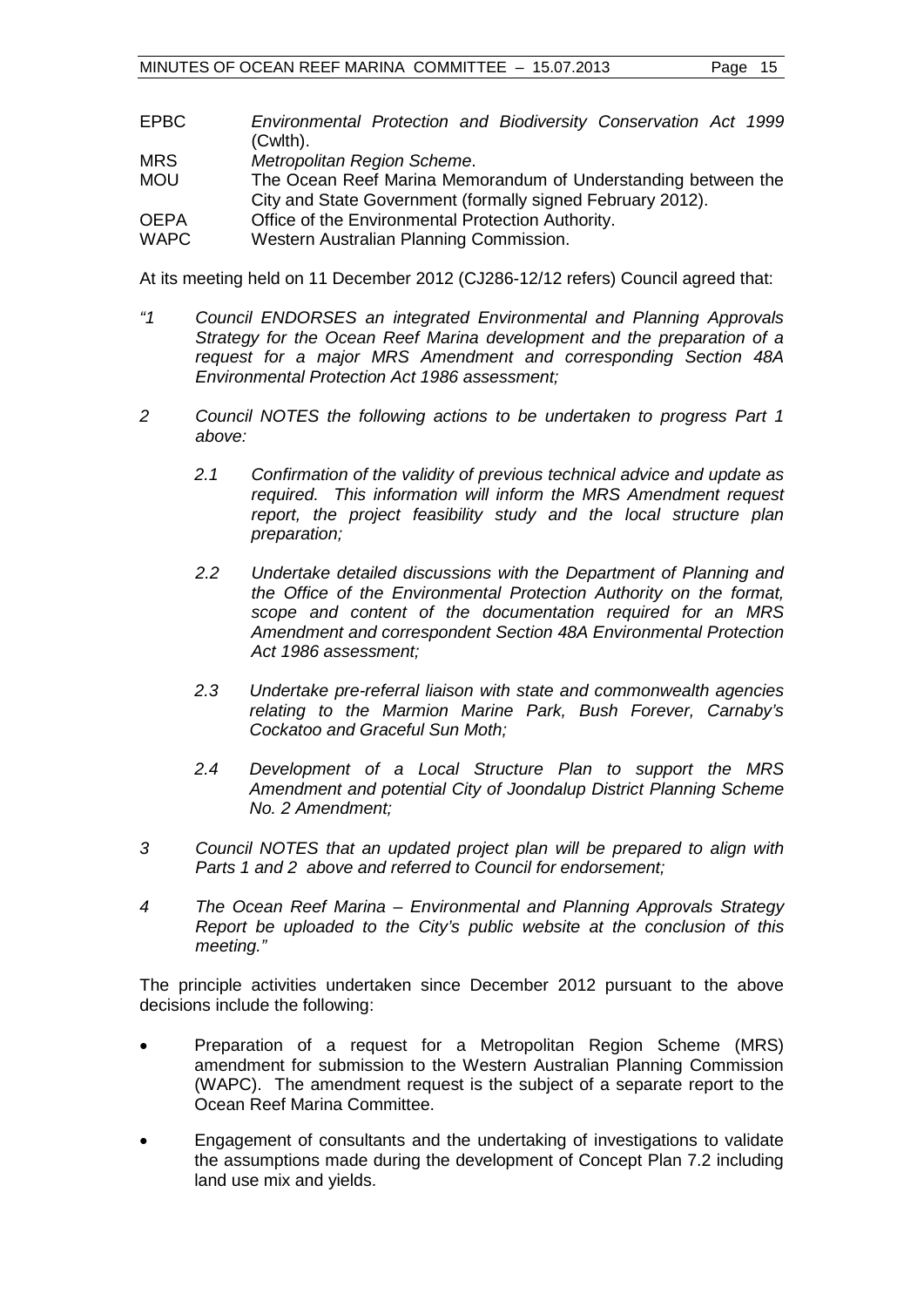- Review and validation of existing studies.
- Extensive engagement with the Department of Planning (DoP), the Office of the Environmental Protection Authority (OEPA) and other relevant State Government departments on the requirements of the MRS amendment and the approvals process.
- Meetings and negotiations with the relevant State and Commonwealth departments and agencies on the issues including:
	- the Environmental and Planning Approvals Strategy (the Strategy)
	- Bush Forever
	- Carnaby's Black Cockatoo
	- Grace Sun Moth<br>- Marmion Marine
	- Marmion Marine Park.
- Identification of tasks and activities to be undertaken following the submission of the MRS amendment request to enable the preparation of a project program.
- Preparation of a strategy for Bush Forever and other required offsets.

All of the above activities contributed to the preparation of the MRS Amendment request and subsequent *Environmental Protection Act 1986* (EP Act) assessment as well as informing the development of a Local Structure Plan.

Through the above activities a Project Program was prepared which provides a summary of the tasks to be undertaken during the post-referral phase following submission of the MRS amendment request (Attachment 1 refers).

*It is therefore recommended that the Ocean Reef Marina Committee NOTES the:*

- *1 Ocean Reef Marina Project Status Report;*
- *2 Ocean Reef Marina Project Program forming Attachment 1 to this Report.*

## **BACKGROUND**

#### Concept Plan 7.2

Concept Plan 7.2 was prepared in response to Council's consideration of the amendments made to Concept Plan 7 and the resultant financial feasibility of the amended plan (Concept Plan 7.1). Concept Plan 7.2 addressed Council's decisions of 14 December 2010 (C71-12/10 refers) which sought to ensure an equitable balance between public equity and commerciality within the Ocean Reef Marina development.

#### Memorandum of Understanding

At its meeting held on 13 February 2012 (JSC01-02/12 refers), Council endorsed the amended Memorandum of Understanding (MOU) for signature by the Mayor and Chief Executive Officer under Common Seal.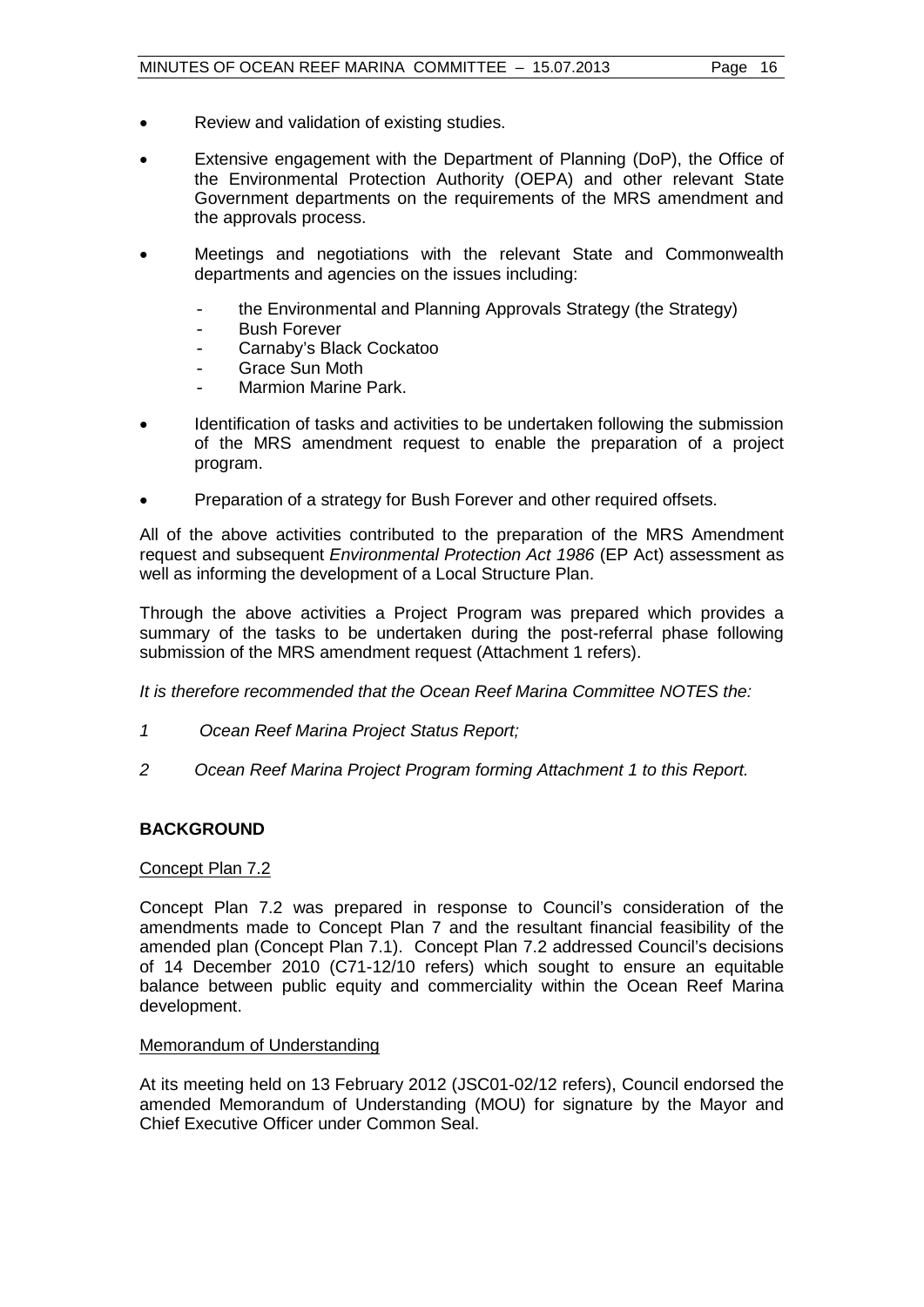The MOU was signed on behalf of the State Government by The Hon Troy Buswell MLA (Minister for Transport) and The Hon John Day MLA (Minister for Planning). In the presence of Premier Colin Barnett, the MOU was signed and sealed by the City at a ceremony held on 14 February 2012.

The MOU articulates the shared commitment of the City and State Government to the Ocean Reef Marina project and was a significant milestone for the project as it is considered of vital importance that the project is officially recognised by the State Government.

The MOU has also raised the awareness of the project within State government departments and provided the impetus for the identification of the Ocean Reef marina as a priority project.

Through the *State Government Lead Agency Framework*, and in support of the MOU, the project has been identified as a Level 1 lead agency project. The lead agency provides support and assistance to project proponents and project officers are assigned from within the lead agency to provide advice and coordinate approvals across government agencies, as may be required. A Level 1 proposal is considered to be of such a scale that it can be accommodated through existing environmental, social and economic assessment processes.

The DoP has been nominated as lead agency for the Ocean Reef Marina project and as such may provide advice and support including introduction to the relevant agencies, negotiating with applicants and the referral to the relevant agencies should issues arise.

### Environmental and Planning Approvals Strategy

In August 2011, the City commissioned consultants Taylor Burrell Barnett in collaboration with environmental consultants Strategen to formulate an environmental and planning approvals strategy for the Ocean Reef marina project.

At the workshop held on 9 September 2011 (attended by representatives from State Government departments and agencies) it was recommended that the Environmental Protection Authority (EPA) be approached with a request to provide strategic advice on the development pursuant to Section 16 of the EP Act. It was agreed that this process would enable the City to receive upfront advice on the likely environmental acceptability of the project and the management of the key environmental issues.

At its meeting held on 11 October 2011 (C52-10/11 refers) Council endorsed obtaining strategic advice from the EPA via a Section 16 EP Act submission and noted the actions to be taken to obtain this advice.

A Section 16 environmental assessment process was initially seen as a method for gaining upfront advice on the key environmental and approval risks of the project against the identified environmental constraints ahead of a formal submission via Section 38 and/or 48A (EP Act) environmental assessment. The Section 16 environmental assessment process precedes the MRS planning process leaving matters such as the realignment of the Marmion Marine Park boundary to be considered only in the context of the environmental issues.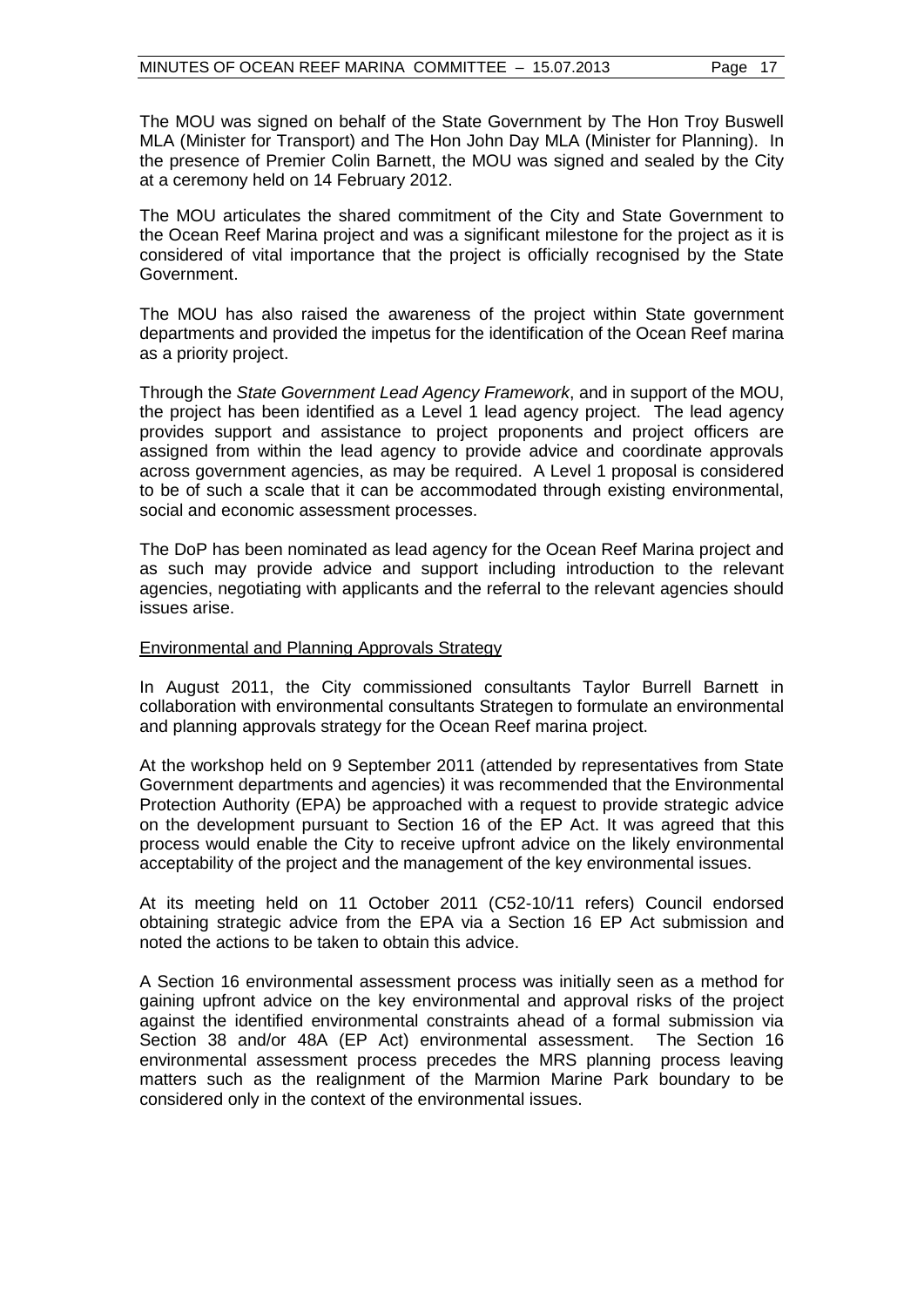Through discussions with the various agencies, it became more apparent that a Section 38 and / or 48A environmental assessment process may be more appropriate because the adjustment to the marine park boundary (if required) to accommodate the development should occur as part of an overall MRS amendment process. This ensures that the merits of the project, adjustments, offsets, sustainability and access issues are considered holistically. Impact upon and adjustment to the marine park should be considered in light of the overall project rather than in isolation as a single issue. As a major amendment to the MRS, the project would go before both Houses of Parliament and the project benefits and disbenefits weighed against each other.

At its meeting held on 11 December 2012 (CJ286-12/12), it was agreed, in part, that:

"*1 Council ENDORSES an integrated Environmental and Planning Approvals Strategy for the Ocean Reef Marina development and the preparation of a request for a Major MRS Amendment and corresponding Section 48A*  Environmental Protection Act 1986 *assessment."*

## **DETAILS**

## Marmion Marine Park and Marine Investigations

The Marmion Marine Park was reserved on 13 March 1987 as an 'A' class reserve. It is vested in the *Marine Parks and Reserves Authority* (the Authority) under the provisions of the *Conservation and Land Management Act 1984.* As a statutory body, the authority reports to the Minister for the Environment and management of the marine park is undertaken by the Department of Parks and Wildlife (DPaW – formerly Department of Environment and Conservation).

Originally, management of the marine park was undertaken in accordance with the *Marmion Marine Park Management Plan 1992-2002*, however this plan is now out of date. Until such time as a new plan is developed, the DPaW is applying the targets contained within the *Shoalwater Islands Marine Park Management Plan No 58* (2007- 2017) across all marine parks, including the Marmion Marine Park. The targets associated with this management plan include a long term target of no mass as a result of human activities within the park of:

- perennial seagrass biomass
- microalgae community biomass
- intertidal reef community biomass.

While the existing Ocean Reef boat harbour is located outside the boundaries of the Marmion Marine Park, the expanded development will extend into the park. The portion of the park that would be involved is classified as a "general" management zone under the *Marmion Marine Park Management Plan 1992-2002*. This plan recognised that future development was planned for the Ocean Reef facility and noted that this would change its existing status under the marine park. While the plan discourages the construction of marinas in the marine park, it does not preclude such development and states that any marina development would be subject to environmental impact assessment in accordance with the *Environmental Protection Act 1986.*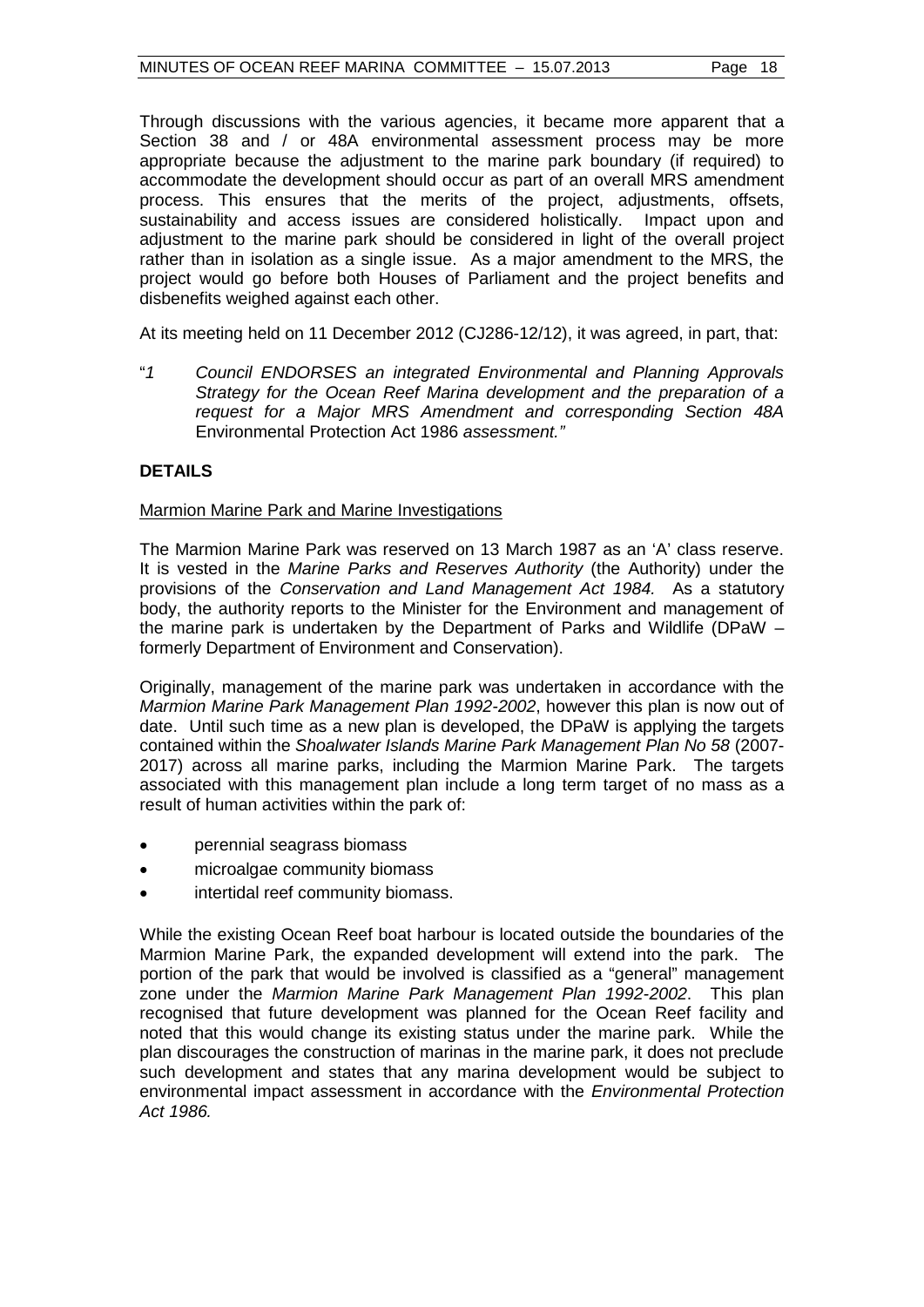Further consultation is required with DPaW and the Marine Parks and Reserves Authority to identify their information requirements for assessing the impact of excision of the near shore reef habitat from the marine park and the increased human use pressure on the conservation values of the marine park.

The City briefed the Marine Parks and Reserves Authority on the project in August 2012 and further engaged with the authority during an open forum held at the Ocean Reef Sea Sports Club in June 2013.

The MRS amendment request also seeks a realignment of the Marmion Marine Park boundary to accommodate the development of the Ocean Reef Marina. Recent announcements by the State Government regarding a potential extension to the Marmion Marine Park may reduce the extent of impact of a boundary extension due to the marina alone. This potential extension may also provide an opportunity to amend the park boundaries at the same time as excluding the marina.

Analyses have been undertaken on existing information and issues likely to be addressed via the formal environmental assessment relevant to the Marmion Marine Park. Six key marine issues have been identified as follows:

- 1 Loss of benthic primary producer habitat from within the Marmion Marine Park.
- 2 Effect of that loss on conservation values of the Marmion Marine Park.
- 3 Loss of recreational and commercial stocks of abalone and lobster from the near shore reef to be consumed within the Ocean Reef Marina.
- 4 Effect of breakwaters on coastal processes and stability.
- 5 Effect of marina construction and operation on near shore water quality within the Marmion Marine Park.
- 6 Effect of increased vessel traffic and recreational fishing on marine resources and conservation fauna within the marine park.

Further detail on the above issues, including potential mitigation and management strategies, is contained with the MRS amendment request provided as Attachment 1 to the report titled *Ocean Reef Marina – MRS Amendment Request.*

#### Bush Forever

The Ocean Reef Marina will involve clearing of a portion of Bush Forever site 325. Where possible clearing will avoid vegetation identified as in "good – excellent" condition. However, it is likely that some residual impacts will remain.

The City, in collaboration with the Department of Planning (DoP) and other relevant authorities, is in the process of developing a suitable offsets package to mitigate the loss of vegetation within the Bush Forever site 325. The City is also compiling a register of potential suitable land for the offsets package. On-going consultation with the DoP and the finalisation of the offsets package will be undertaken following submission of the MRS amendment request.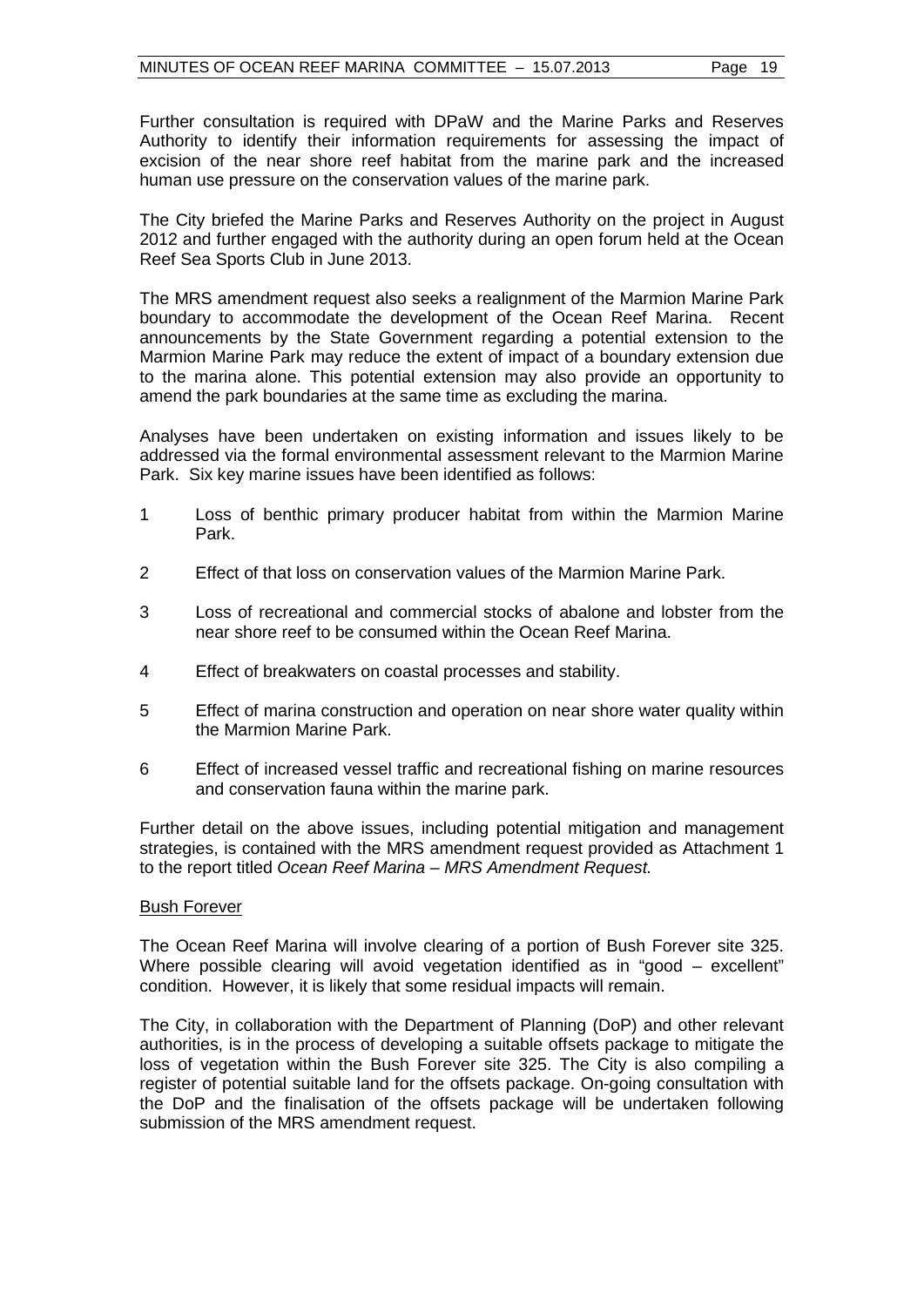#### Carnaby's Black Cockatoo and Graceful Sun Moth

The development is likely to impact on an area of feeding habitat (within Bush Forever) for the Carnaby's black cockatoo which is an endangered species under both State and Commonwealth legislation.

As the likely area of clearing of the Carnaby's black cockatoo habitat will not be large the approach taken in developing an offsets package focuses on improved protection and management of the habitat within existing conservation areas within the City.

The Department of Sustainability, Environment, Water, Population and Communities (SEWPAC) has been advised of the City's Environmental and Planning Approvals Strategy in particular the intent to seek environmental assessment through Section 48A of the EP Act.

In 2009 the City referred the project to SEWPAC for assessment and the project was declared a Controlled Action under the *Environmental Protection and Biodiversity Conservation Act 1999* (EPBC Act). At the time, SEWPAC advised that further determination of the level of assessment would be determined by the State Government assessment process. The opportunity may arise to have the project assessed under bilateral arrangements with the State. Once the level of assessment is confirmed by the State (through the MRS amendment request) the City will review whether to continue negotiations with SEWPAC under the existing referral or to withdraw that referral and resubmit.

Changes have recently been made in terms of offset policy at Commonwealth level in relation to matters under the EPBC Act. The City's investigations, collaboration with departments and agencies and development of offset packages (both Commonwealth and State) are cognisant of these and further potential changes at State level.

The Graceful Sun Moth has recently been removed from both the State and Commonwealth threatened species list and will longer form part of either State or Commonwealth assessment.

#### Traffic and Transport Assessment

As part of the preparation of the MRS amendment request, a Traffic and Transport Assessment was undertaken based on Concept Plan 7.2.

The assessment evaluated the concept plan in relation to the anticipated traffic generation, future traffic expectations and capacity of the design (including vehicle, public transport, cycle and pedestrian traffic). The parking (both boat trailer and car) provisions of the concept plan were also assessed and the requirements validated.

There were no items identified that were unresolvable in subsequent design phases. However several items were identified as requiring further consideration to ensure a safe road environment for all road users. These items will be investigated and considered during the Local Structure Planning phase of the project.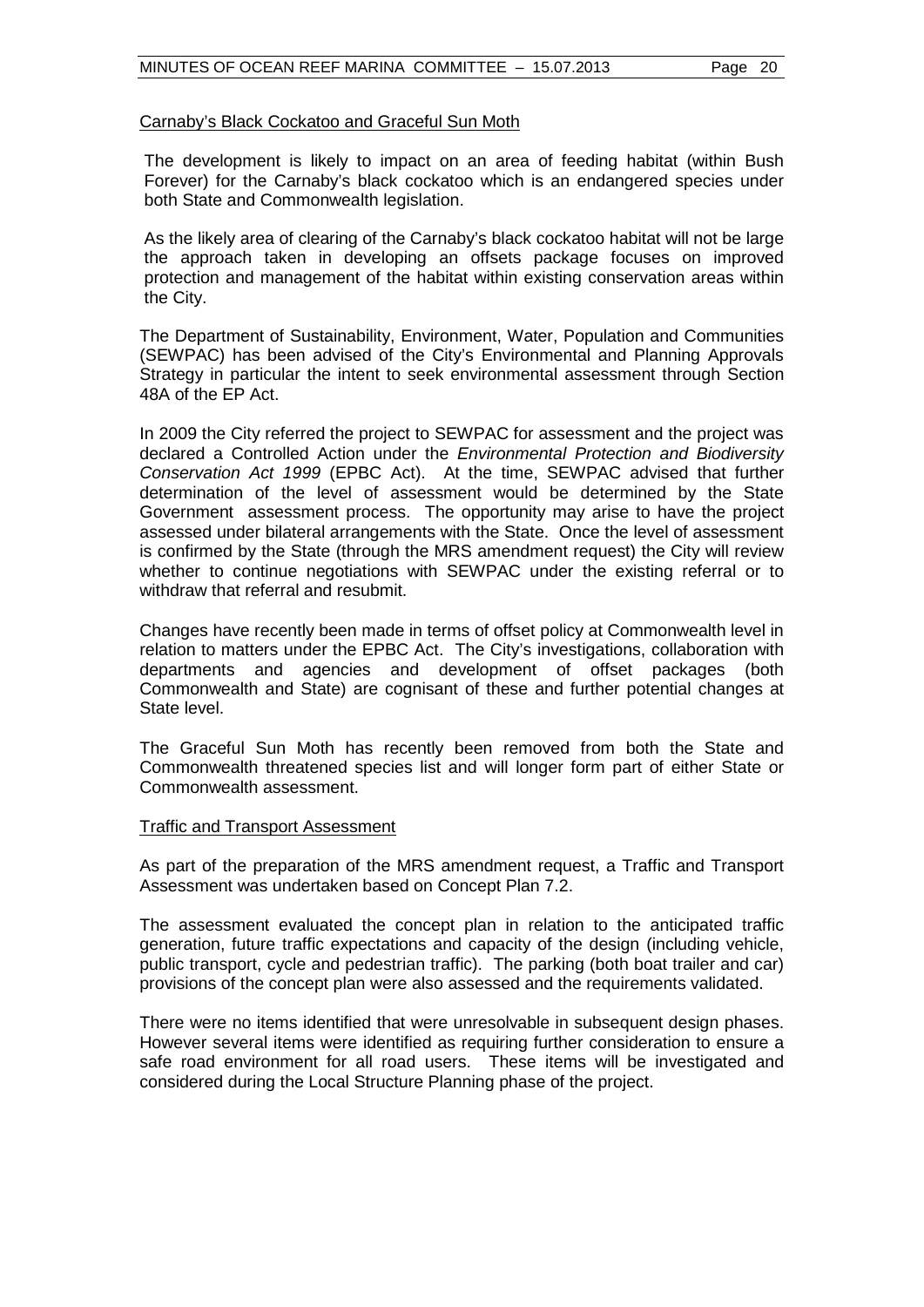#### Land Tenure / Assembly

Discussions have been conducted with representatives from the Department of Lands (DoL- formerly the Department of Regional Development and Lands) on the City's preferred planning approvals process as well as potential land assembly strategies.

The City's preferred land assembly strategy is the creation of a single title for the land followed by the subdivision of the land parcels for sale / lease according to phasing / market take up. The preferred strategy also includes the revesting of Crown Land under the MRS.

The DoL is yet to provide opinion on the preferred strategy and further negotiation and engagement will occur following the submission of the MRS amendment request. However, DoL has indicated their willingness to work with the City to develop a strategy for the land assembly.

#### Review and validation of existing studies

• Climate Change and Sea Level Rises

The development of the concept for the Ocean Reef Marina included allowances for climate change to 2110 based on the most up-to-date international, national and regional research. This included the expectation that the general sea level would rise 0.9 metres and that the wave and storm surge conditions would not substantially change from present.

The minimum building levels included the full 0.9 metres anticipated rise in sea level. All freehold residential and commercial development, that is not part of the any marine servile facility, will have a finished floor level of three metres ADH (Australian Height Datum – the datum that sets mean sea level as zero elevation). This approach is to avoid the coastal inundation risk from ocean storm surge and climate change.

The breakwaters will protect the internal development from erosion caused by the ocean and the design includes an initial allowance for sea level rise. Provision has also been made for an increase to crest height later in the coming century if required. These approaches meet the recommendations of Engineers Australia's guidelines.

#### **Water Quality**

The detailed water quality investigations undertaken in 2011 were extensive and the calibrated and verified hydrodynamic modelling shows that the proposed marina would have good flushing characteristics and the flushing time would generally be in the order of four days or less. This is similar to that experienced at Hillarys Boat Harbour. In addition, the nutrients in the groundwater inflow would be effectively flushed out of the marina and the resultant concentrations would be generally less than the Australian and New Zealand Environment Conservation Council suggested trigger values.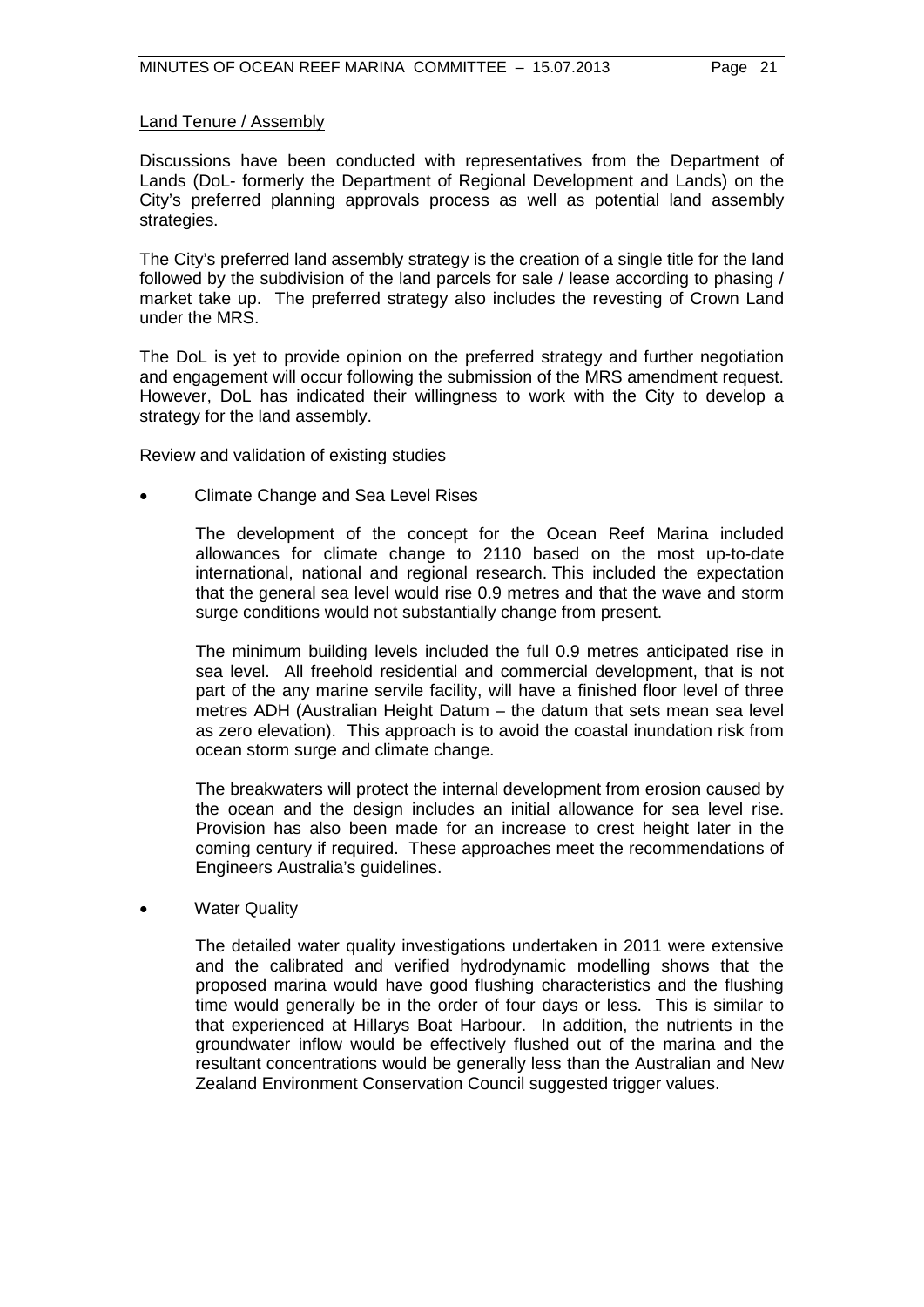## • Concept Plan 7.2

Concept Plan 7.2 was reviewed taking into consideration the following:

- The combination of green title properties, multi residential premises and short stay accommodation.
- The combination of land uses and built form outcomes, inclusive of yield and car parking provisions.
- Response to the natural features of the site.
- Additional investigations

Contributing to both the MRS amendment request, documentation required for the Section 48A EP Act assessment and the development of the Local Structure Plan validation of previous investigations and assumptions included:

- Geotechnical conditions
- Servicing requirements
- Mapping, cadastral and surveying
- Commercial analysis/assessment.

## Government Liaison

Liaison, consultation and engagement with the following State government departments and agencies was also undertaken. The primary purpose of the liaison was to provide these bodies with information on the project in general and the approach of the City in relation to the approvals process.

- Water Corporation.
- Department of Transport.
- Department of Lands (formerly the Department of Regional Development and Lands).
- Department of Fisheries.
- Perth Transport Authority.
- Department of Planning.
- Department of Environment Regulation (formerly Department of Environment and Conservation).
- Department of Parks and Wildlife (formerly Department of Environment and Conservation).
- Office of the Environmental Protection Authority.
- Western Australian Planning Commission.

## Project Program

The activities undertaken to inform the preparation of the MRS amendment request also form the basis of the required documentation for a Section 48A EP Act assessment and for future tasks including the development of a Local Structure Plan.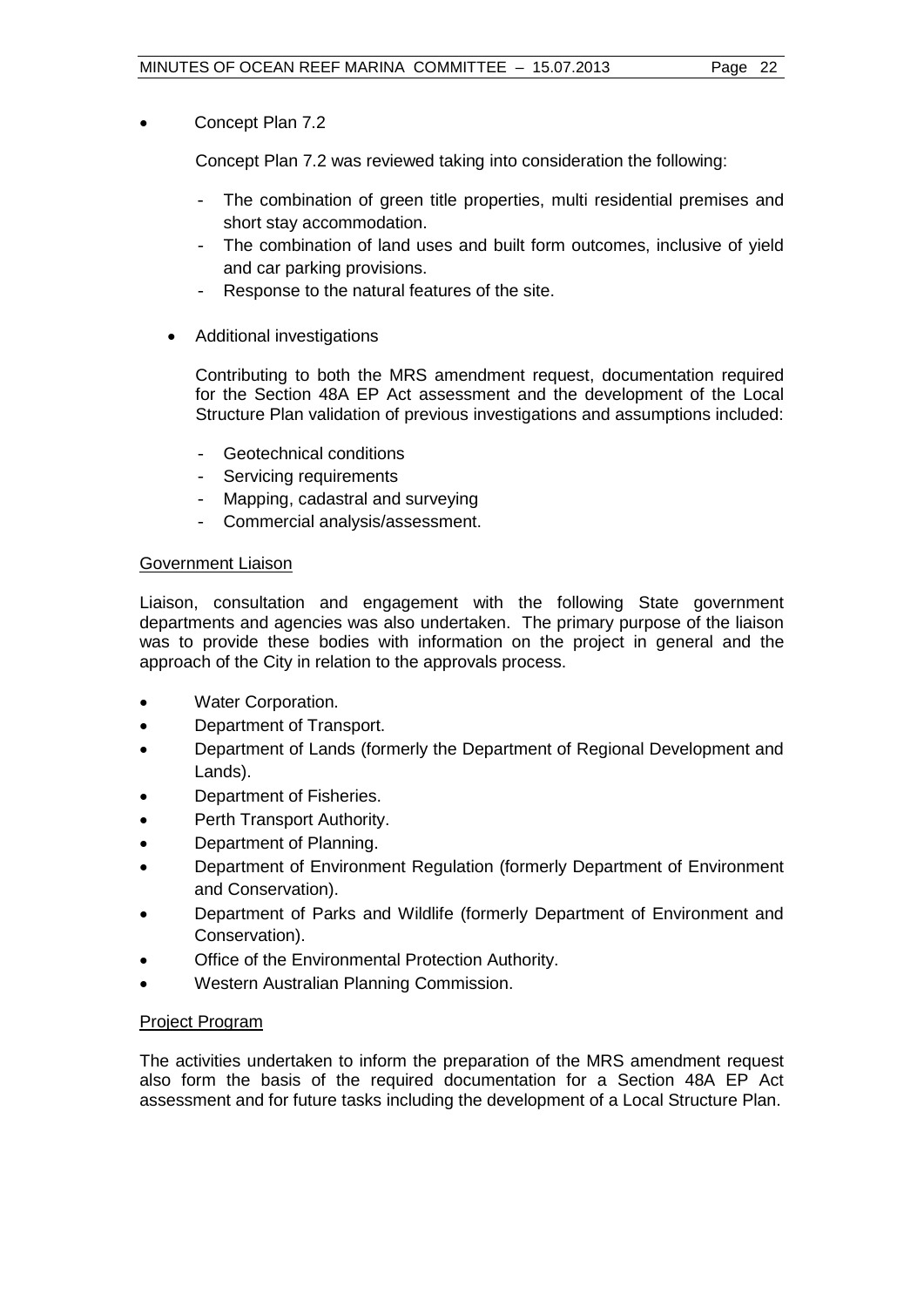Following submission of the MRS amendment request, it is proposed the that the City will focus on the preparation of documentation for the Section 48A EP Act assessment and the development of a Local Structure Plan, including the relevant business plan(s), concurrently with ongoing liaison with the WAPC, EPA and DoP throughout the assessment process.

Based on available information and the processes undertaken for similar marina-type developments, a project program has been prepared (Attachment 1 refers). The timelines proposed are approximate only and will be determined by the WAPC, EPA and OEPA as the assessment process progresses.

## **Issues and options considered**

Not applicable.

## **Legislation / Strategic Community Plan / policy implications**

**Legislation** The City is governed by the requirements of the *Local Government Act 1995* in relation to dealings involving commercial undertakings and land development.

Other applicable legislation includes:

- *Planning and Development Act 2005*
- *Environmental Protection Act 1986*
- *Environmental Protection, Biodiversity and Conservation Act 1999*

#### **Strategic Community Plan**

| <b>Key theme</b>            | Economic prosperity, vibrancy and growth.                                                                                                                                                               |
|-----------------------------|---------------------------------------------------------------------------------------------------------------------------------------------------------------------------------------------------------|
| <b>Objective</b>            | Destination City.                                                                                                                                                                                       |
| <b>Strategic initiative</b> | Facilitate the establishment of major tourism<br>$\bullet$<br>infrastructure.<br>Encourage diverse accommodation options.<br>$\bullet$                                                                  |
| <b>Policy</b>               | Recognition that the project will conform to the City's<br>governance framework and is aligned with the Project<br>Philosophy and Parameters Report as endorsed by<br>Council (Item JSC5-05/09 refers). |

#### **Risk management considerations**

The substantial amount of research, consultation and due diligence has enabled the City to prepare a detailed and comprehensive MRS amendment request report.

The project has amassed a substantial amount of information on all aspects of the development over a number of years which will be highly beneficial in ensuring the City is well positioned to respond to requests for information as the approvals process proceeds.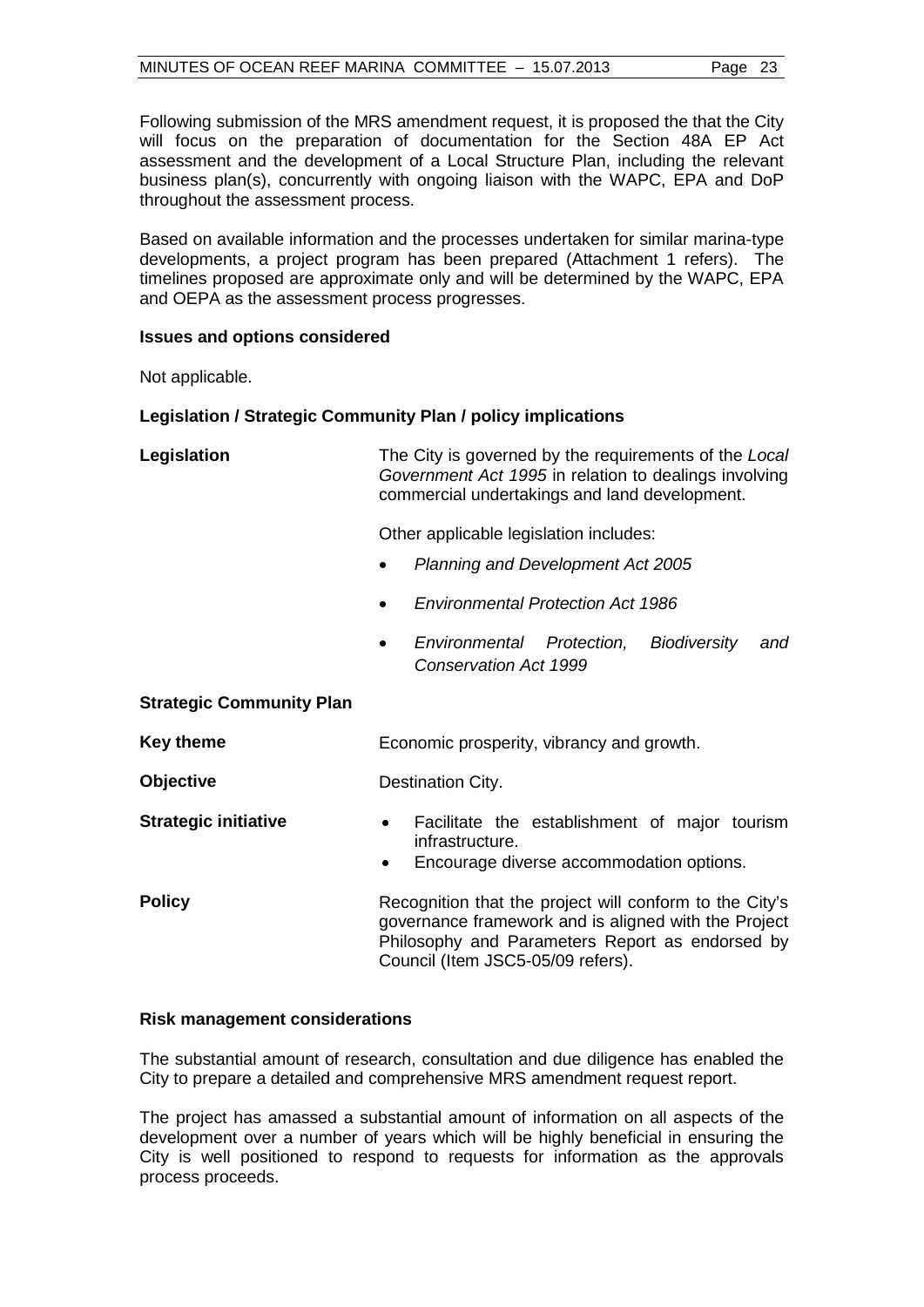Furthermore, the extensive negotiations with both State and Commonwealth departments and agencies, as well as constant review of the project and knowledge gaps have sought to mitigate the risk of not obtaining approval to proceed with the development.

### **Financial/budget implications**

| Account no.          | C <sub>1001</sub>   |
|----------------------|---------------------|
| <b>Budget Item</b>   | Ocean Reef Marina   |
| <b>Budget amount</b> | $$862,045(2012-13)$ |
| Amount spent to date | \$376,393           |
| <b>Proposed cost</b> | \$ N/A              |
| <b>Balance</b>       | \$485,651           |

All amounts quoted in this report are exclusive of GST.

The 2013-14 budget allocates an amount of \$922,338 (excluding carry forwards from 2012-13) to progress the Ocean Reef Marina development. The budgeted amount includes provision for undertaking detailed studies to support the environmental assessment process and to progress the development of a Structure Plan and Business Case(s) for the development.

#### **Regional significance**

The development of the Ocean Reef Marina will become a significant tourist/visitor destination and a key focal point within the northern Perth corridor.

#### **Sustainability implications**

Progression of the structure planning process will facilitate a number of studies / reports that address key issues pertaining to sustainability such as economic feasibility, environmental sustainability. The undertaking of these studies is aligned with the Project Philosophy and Parameters Report as endorsed by Council (JSC5-05/09 refers).

#### **Consultation**

Extensive consultation was undertaken with State and Commonwealth Government departments and agencies as well as the City's consultants.

## **COMMENT**

The activities undertaken by the City and the project's experienced team of consultants in bringing the project to the approvals phase have been extensive. The process undertaken is in line with that carried out for similar marina type developments in recent years.

Bringing Council's vision for this development to fruition requires a complex and comprehensive approach. It should be recognised that major developments of this complexity and nature do not come fruition without significant and thorough planning over a number of years.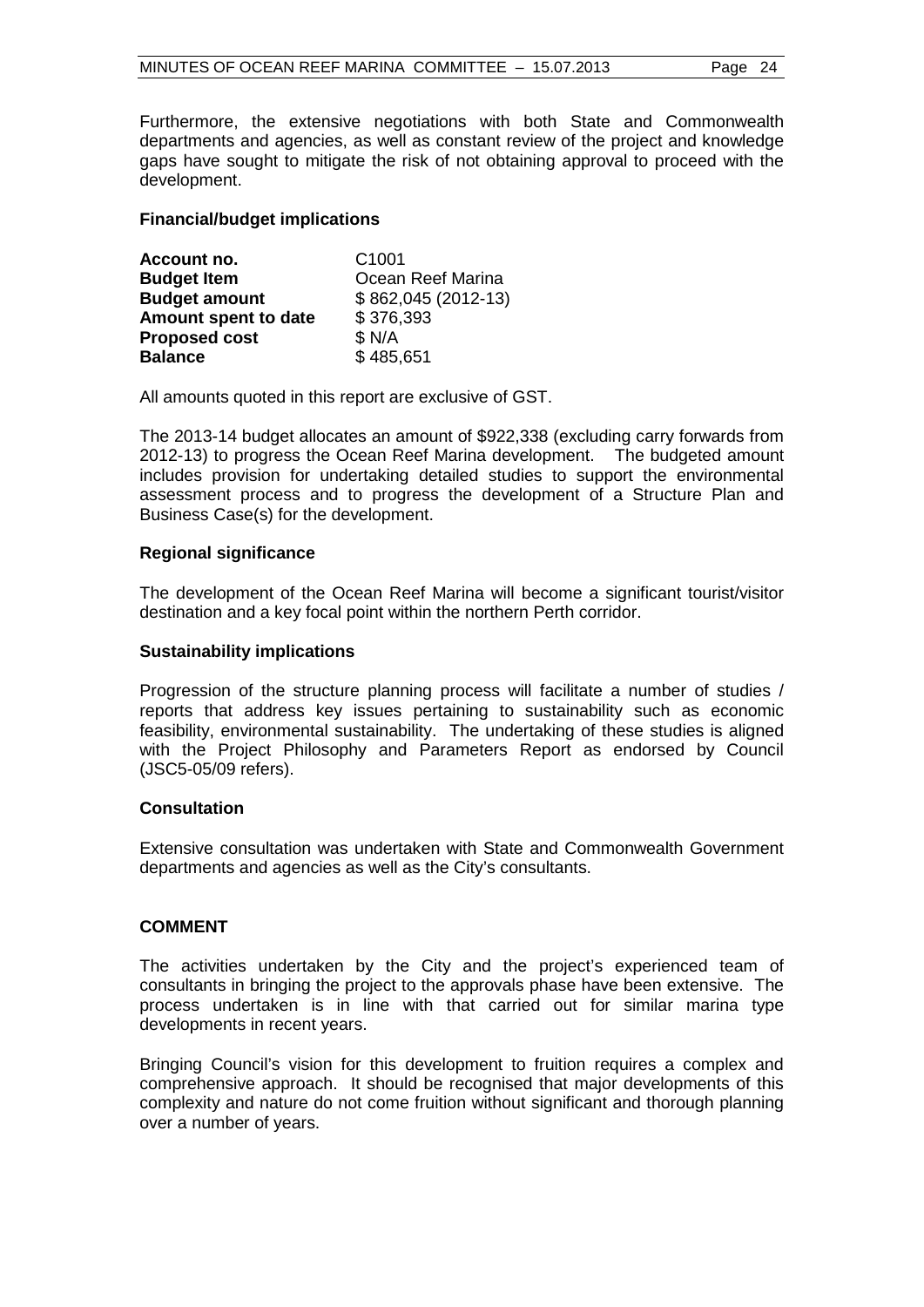## **VOTING REQUIREMENTS**

Simple Majority.

**MOVED Cr Hamilton-Prime, SECONDED Cr Thomas that the Ocean Reef Marina Committee NOTES the:**

- **1 Ocean Reef Marina Project Status Report;**
- **2 Ocean Reef Marina Project Program forming Attachment 1 to this Report.**

**AMENDMENT MOVED Mayor Pickard, SECONDED Cr Taylor that the Motion be amended to read as follows:**

*"That:* 

- *1 the Ocean Reef Marina Committee NOTES the Ocean Reef Marina Project Status Report and the Ocean Reef Marina Project Program forming Attachment 1 to this Report;*
- *2 given the extensive community interest in the Ocean Reef Marina project, the City hosts a series of public information sessions to inform the community on the progress and future milestones of the Ocean Reef Marina project."*

#### **The Amendment was Put and CARRIED (8/0) CARRIED (8/0)**

**In favour of the Amendment:** Mayor Pickard, Crs Amphlett, Chester, Fishwick, Hamilton-Prime, Hollywood, Taylor and Thomas.

#### **The Original Motion as amended, being:**

**That:**

- **1 the Ocean Reef Marina Committee NOTES the Ocean Reef Marina Project Status Report and the Ocean Reef Marina Project Program forming Attachment 1 to this Report;**
- **2 given the extensive community interest in the Ocean Reef Marina project, the City hosts a series of public information sessions to inform the community on the progress and future milestones of the Ocean Reef Marina project.**

#### **was Put and CARRIED (8/0)** *was Put and CARRIED (8/0)*

**In favour of the Motion:** Mayor Pickard, Crs Amphlett, Chester, Fishwick, Hamilton-Prime, Hollywood, Taylor and Thomas.

*Appendix 2 refers*

*[To access this attachment on electronic document, click here:](http://www.joondalup.wa.gov.au/files/committees/ORDC/2013/Attach2agnORM150713.pdf)  Attach2agnORM150713.pdf*